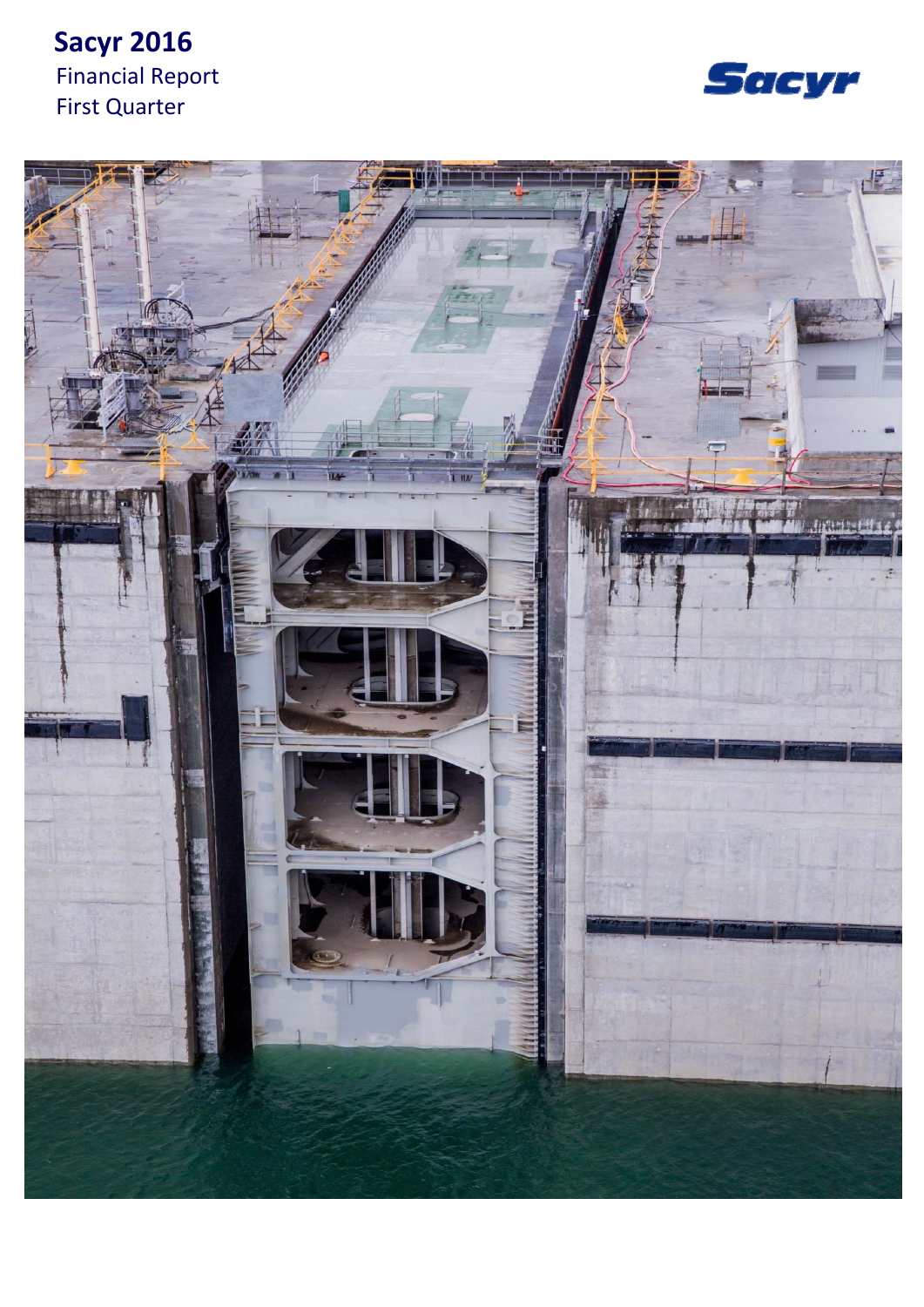

| <b>FIRST QUARTER HIGHLIGHTS</b>                                                                                                                                                                                                | 2  |
|--------------------------------------------------------------------------------------------------------------------------------------------------------------------------------------------------------------------------------|----|
| INCOME STATEMENT <b>And the COME STATEMENT</b>                                                                                                                                                                                 | д  |
|                                                                                                                                                                                                                                | 9  |
| CONSOLIDATED BALANCE SHEET                                                                                                                                                                                                     | 11 |
| PERFORMANCE BY BUSINESS AREA                                                                                                                                                                                                   | 14 |
|                                                                                                                                                                                                                                | 18 |
| SACYR CONCESIONES <b>Example 20</b> 20                                                                                                                                                                                         |    |
| VALORIZA 25                                                                                                                                                                                                                    |    |
| SACYR INDUSTRIAL ENTITLE SACTOR AND THE SACTOR SACTOR IN THE SACTOR OF SACTOR SET OF SACTOR SET OF SACTOR SET OF SACTOR SET OF SACTOR SACTOR SACTOR SACTOR SET OF SACTOR SET OF SACTOR SET OF SACTOR SET OF SACTOR SET OF SACT | 27 |
| STOCK MARKET PERFORMANCE <b>STOCK AND THE REAL PROPERTY ASSESSED</b>                                                                                                                                                           | 29 |
| SHAREHOLDER STRUCTURE <b>Entertainment and SCI SHAREHOLDER</b> 30                                                                                                                                                              |    |

## NOTE:

The financial information presented in this document has been prepared in accordance with International Financial Reporting Standards. This information is not audited and may be modified in the future.

Because of the sale of Testa in the second half of 2015, it was withdrawn from the consolidation scope. The first quarter of 2015 has been restated with Testa as held for sale in order to allow the comparison between periods.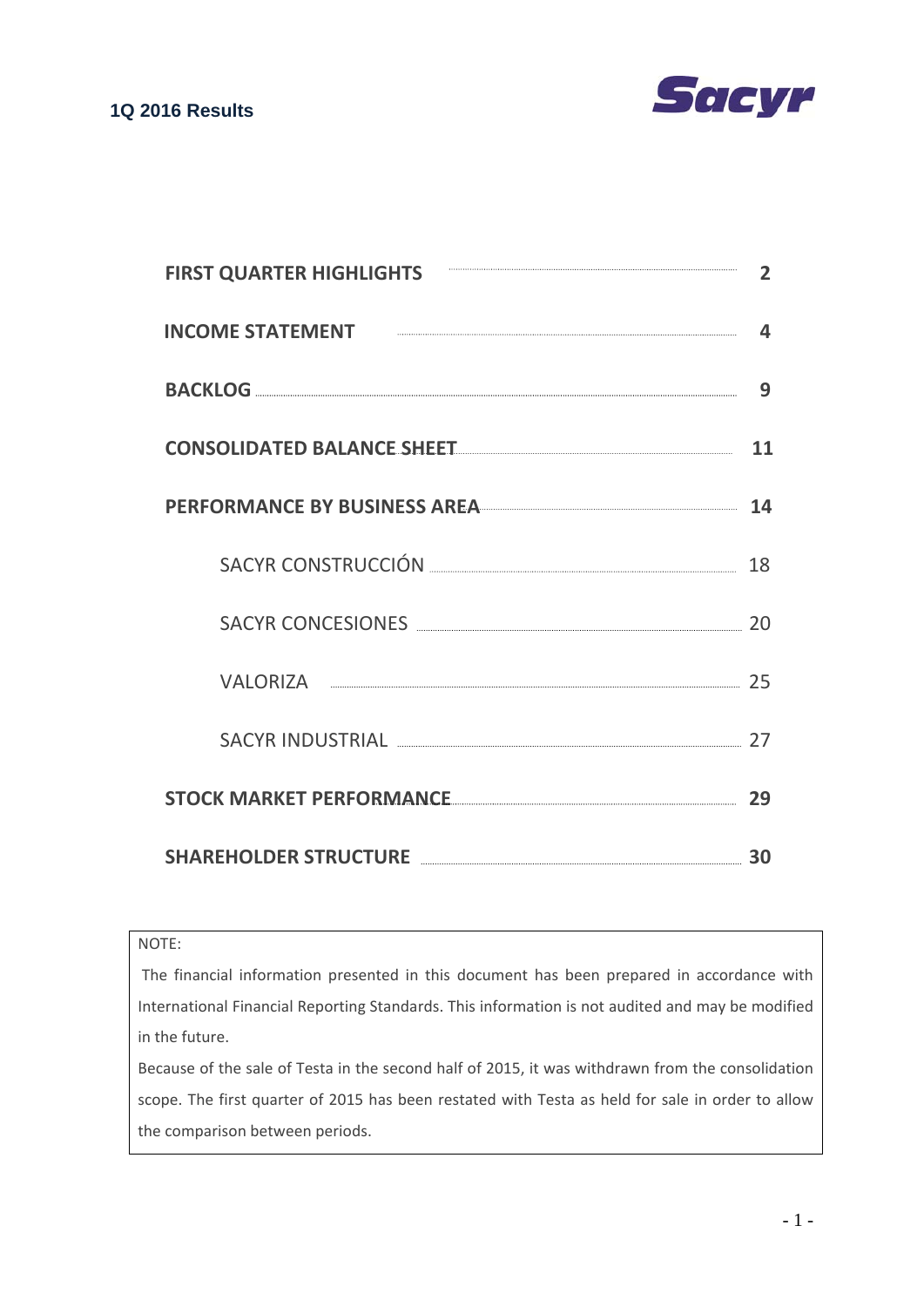

## **FIRST QUARTER HIGHLIGHTS**

## **Forthcoming completion of the Panama Canal extension project**

The Panama Canal extension will be officially opened on 26 June. The GUPC consortium has satisfactorily passed the operational tests and fulfilled contract requirements, so that the works are expected to be delivered to the client in late May.

## **Rotation of concession assets**

Sacyr adopts a strategy of rotating its mature assets in its Concessions business in order to invest in new development projects. With this object in mind, it concluded the sale of three concession assets in Portugal in the first quarter of 2016, through the divestment of 98% of the HC‐Hospitais Concesionados, which holds interests in the concession of three hospitals in Portugal (51% of Braga and Vila Franca de Xira and 40% of Isla Terceira in the Azores Islands) to the Aberdeen infrastructures fund.

The total value of the operation was  $£113$  million, including associated debt. Sacyr Concesiones has retained a 2% stake in HC‐Hospitais Concesionados and will continue to provide hospital centre management services.

The deal generated an attractive return on equity invested.

The sale of these three hospitals follows Sacyr's divestment in December 2015 of 20% of Hospital Puerta de Hierro in Majadahonda (Madrid) to the DIF infrastructures fund.

## **Penetration of new markets: Oman and Ecuador**

In the first quarter of 2016, Valoriza Agua began operating in Oman, a new market for the group, by winning the contract to design, build, operate and maintain a seawater desalination plant in Sohar, on the Batinah coast, for US\$1,200 million (approx. €1,050 million). This seawater desalination plant, which will produces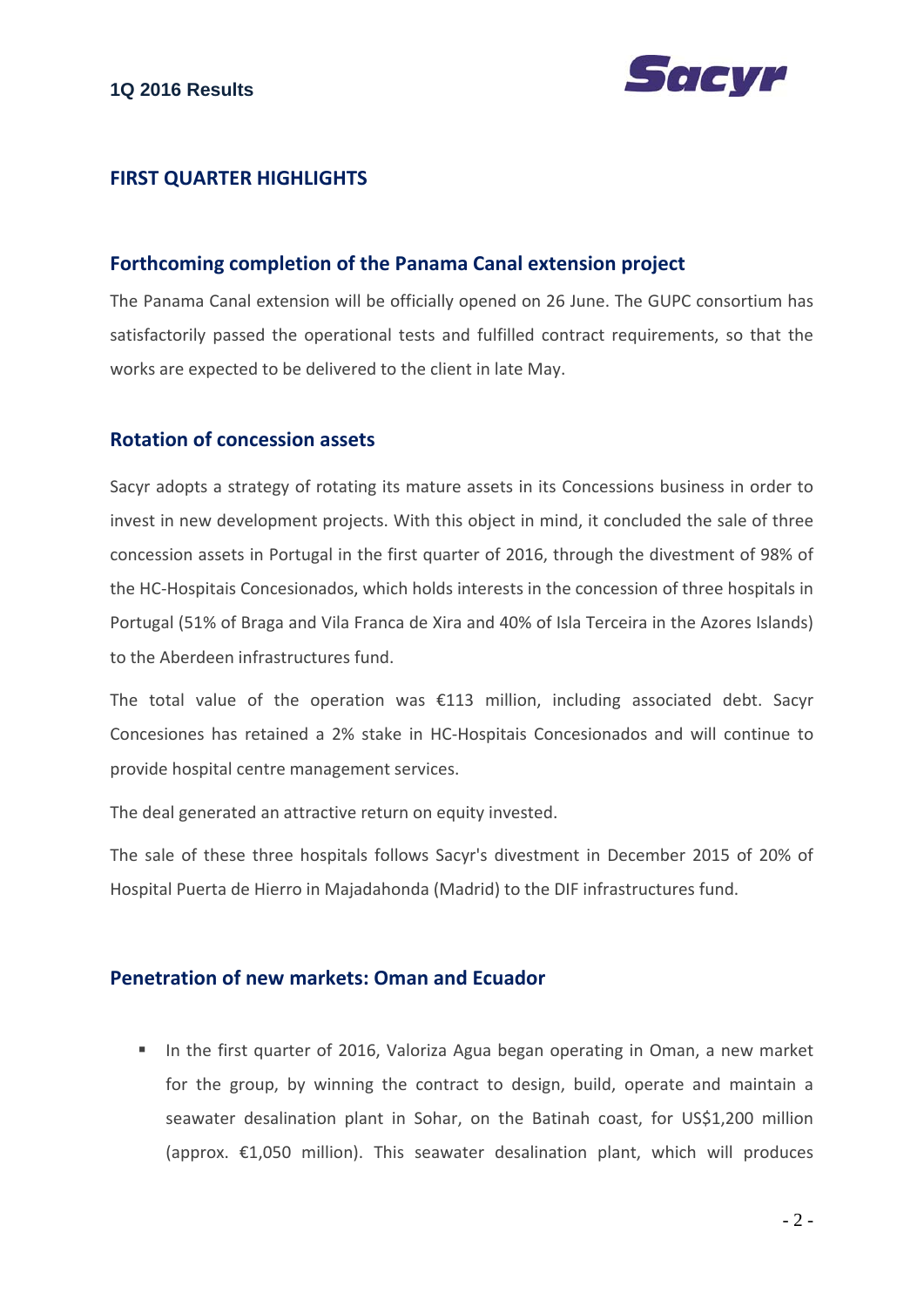

250,000m<sup>3</sup> of fresh water a day, marks of the largest investments ever in this kind of plant in Oman.

 Also in the first quarter, Sacyr Industrial arrived in Ecuador, with an EPC contract for a €150 million extension of the Chimborazo cement plant in Riobamba. The contract includes the design, construction, assembly and start‐up of the new clinker line, which will have a capacity of 2,600 tons per day, to supply the existing cement plant.

## **Start‐up of the tramway system in Palermo (Italy)**

Sacyr, through its Italian subsidiary SIS, and as part of a consortium with Canada's Bombardier ad the French‐British Amec Spie, has started up the tramway system in Palermo, Italy, which connects the city's western and southern quarters with the centre. The consortium will be responsible for starting up the system and maintaining the facilities and trams over a four‐year period for an attributable amount of €142 million.

## **Redemption of convertible bond for €200 million**

After the end of the first quarter, Sacyr redeemed its convertible bond due on 1 May 2016 for an amount of €200 million.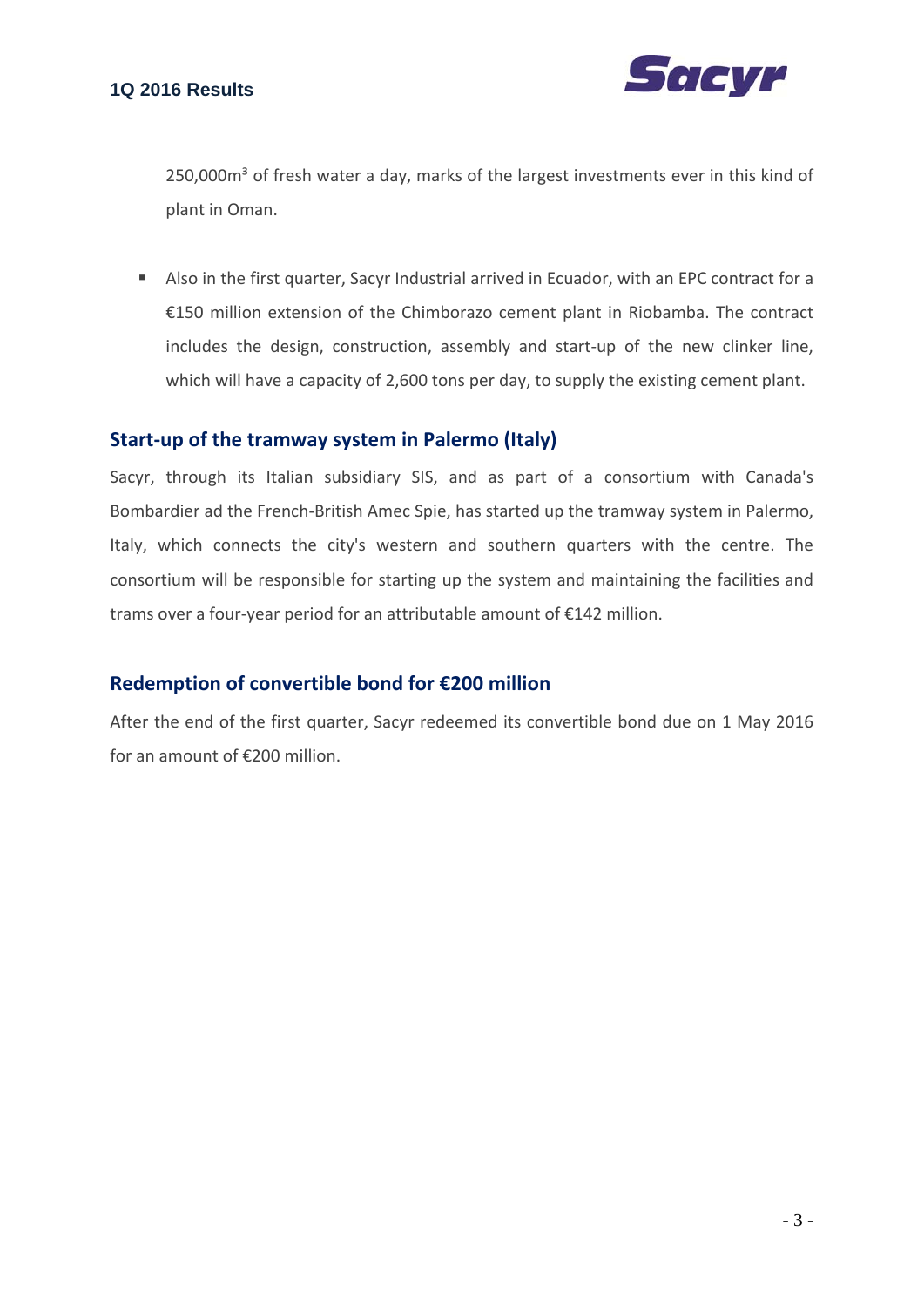



## **INCOME STATEMENT**

Sacyr's results for the first quarter of 2016 confirm the strong operating performance of the Group's businesses and the consolidation of strategic growth in our international markets. The operating performance reflects the company's focus on profitability and cash generation, underpinned by stringent contract selection and exhaustive control of risks and costs associated with each contract.

| <b>STATEMENT OF INCOME</b>                         | 1Q 2016    | 1Q 2015*   | % chg     |
|----------------------------------------------------|------------|------------|-----------|
| (Thousands of Euros)                               |            |            | 1Q16/1Q15 |
| <b>Revenue</b>                                     | 679,913    | 656,853    | 3.5%      |
| Other income                                       | 13,606     | 19,418     | $-29.9%$  |
| <b>Total operating income</b>                      | 693,519    | 676,271    | 2.6%      |
| <b>External and Operating Expenses</b>             | $-612,861$ | $-601,175$ | 1.9%      |
| <b>GROSS PROFIT FROM ORDINARY OPERATIONS(1)</b>    | 80,658     | 75,096     | 7.4%      |
| Amortisation and depreciation charge               | $-24,985$  | $-24,398$  | 2.4%      |
| Changes in provision                               | 893        | $-2,969$   | n.s.      |
| <b>NET OPERATING PROFIT</b>                        | 56,566     | 47,729     | 18.5%     |
| <b>Financial results</b>                           | $-54,048$  | $-62,702$  | $-13.8%$  |
| Results from equity accounted subsidiaries         | 39,219     | 34,755     | 12.8%     |
| Provisions for financial investments               | $-1,477$   | $-1,588$   | $-7.0%$   |
| Change in value of financial instruments           | $-7,114$   | $-9,311$   | $-23.6%$  |
| Results from sales of non current assets           | 19,796     | $-100$     | n.s.      |
| <b>PROFIT BEFORE TAXES</b>                         | 52,943     | 8,783      | 502.8%    |
| Corporate Tax                                      | $-8,986$   | 6,254      | n.s.      |
| PROFIT FOR CONTINUING ACTIVITIES                   | 43,957     | 15,037     | 192.3%    |
| RESULTS FOR COMPANIES WITH DISCONTINOUS ACTIVITIES | 0          | 11,888     | $-100.0%$ |
| <b>CONSOLIDATE RESULTS</b>                         | 43,957     | 26,925     | 63.3%     |
| <b>Minorities</b>                                  | $-1,326$   | $-1,603$   | $-17.3%$  |
| <b>NET ATTRIBUTABLE PROFIT</b>                     | 42,631     | 25,322     | 68.4%     |
|                                                    |            |            |           |
| <b>Gross margin</b>                                | 11.9%      | 11.4%      |           |

\* Adjusted with TESTA accounted as discontinued operation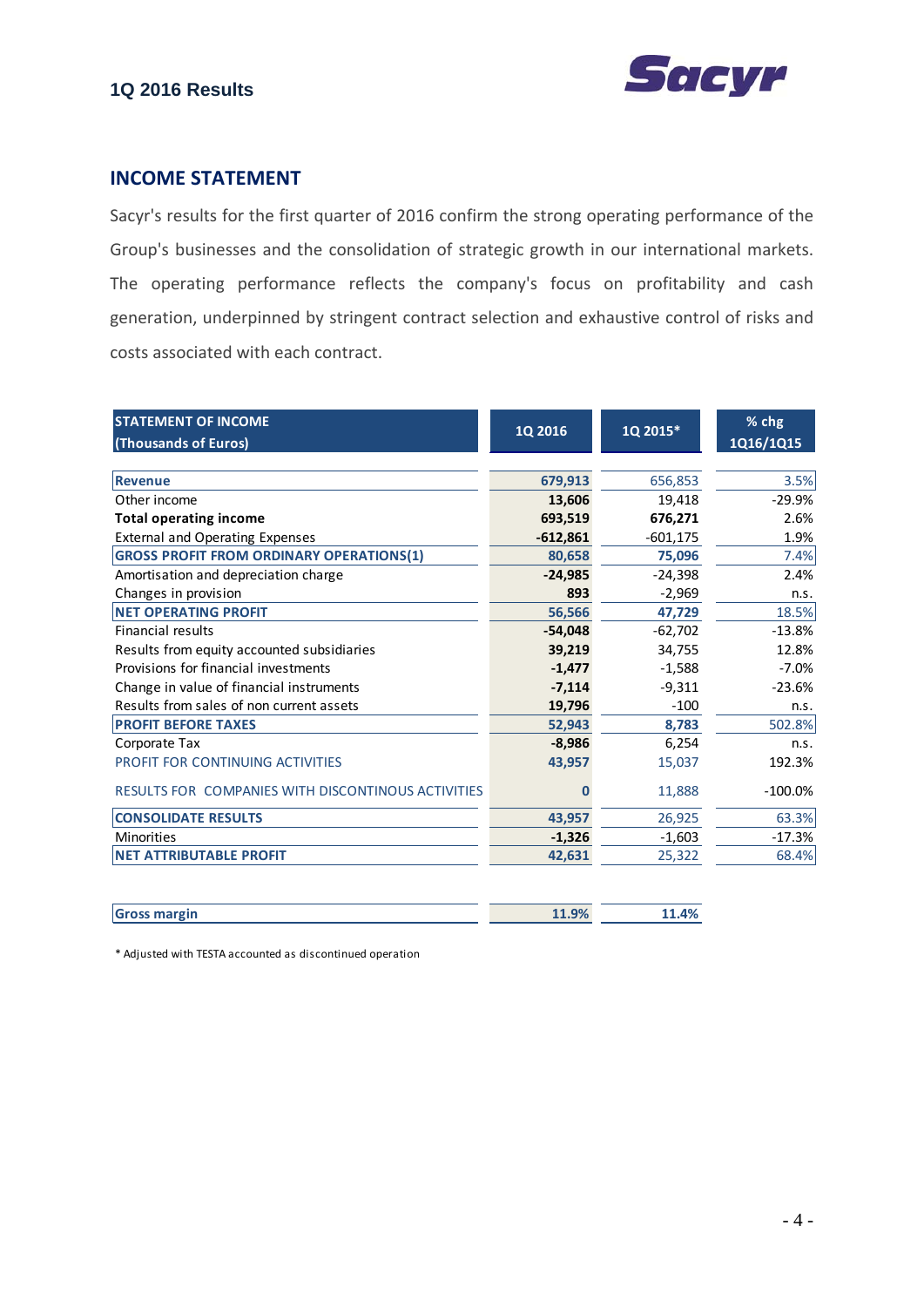



#### **NET PROFIT**

#### **Net profit for the first quarter of 2016 amounted to €43 million**

This marks a 68% increase from 1Q15, which amounted to €25 million and included a €11.9 million contribution from Testa under profit from discontinued operations. As a result, net profit tripled like for like.

## **OPERATING PERFORMANCE**

- **Revenue rose 3.5% year‐on‐year in the first quarter to €680 million.**
- **EBITDA amounted to €81 million, a year‐on‐year increase of 7%.**
- **The EBITDA margin was 11.9% compared to 11.4% in the first quarter of 2015.**

Driving revenue and EBITDA growth were the solid performances by the Concessions, Services and Industrial businesses, which offset the slowdown in Construction.

| <b>REVENUE (Thousands of Euros)</b> | <b>1Q 2016</b> | <b>1Q 2015</b> | Chg<br>1Q16/1Q15 |
|-------------------------------------|----------------|----------------|------------------|
| Construction                        | 337,305        | 368,342        | $-8.4%$          |
| Concessions                         | 132,000        | 132,697        | $-0.5%$          |
| Services                            | 187,585        | 175,533        | 6.9%             |
| Industrial                          | 86,261         | 52,777         | 63.4%            |
| Holding y Adjustment                | $-63,238$      | -72,496        |                  |
| <b>REVENUE</b>                      | 679,913        | 656,853        | 3.5%             |

| <b>EBITDA (Thousands of Euros)</b> | <b>1Q 2016</b> | <b>1Q 2015</b> | Chg<br>1Q16/1Q15 |
|------------------------------------|----------------|----------------|------------------|
| Construction                       | 13,134         | 17,841         | $-26.4%$         |
| Concessions                        | 46,876         | 44,001         | 6.5%             |
| Services                           | 14,254         | 14,574         | $-2.2%$          |
| Industrial                         | 6,877          | 4,387          | 56.8%            |
| Holding y Adjustment               | $-484$         | $-5,707$       |                  |
| <b>EBITDA</b>                      | 80,658         | 75,096         | 7.4%             |
| Ebitda Margin (%)                  | 11.9%          | 11.4%          |                  |

\* Adjusted with TESTA accounted as discontinued operation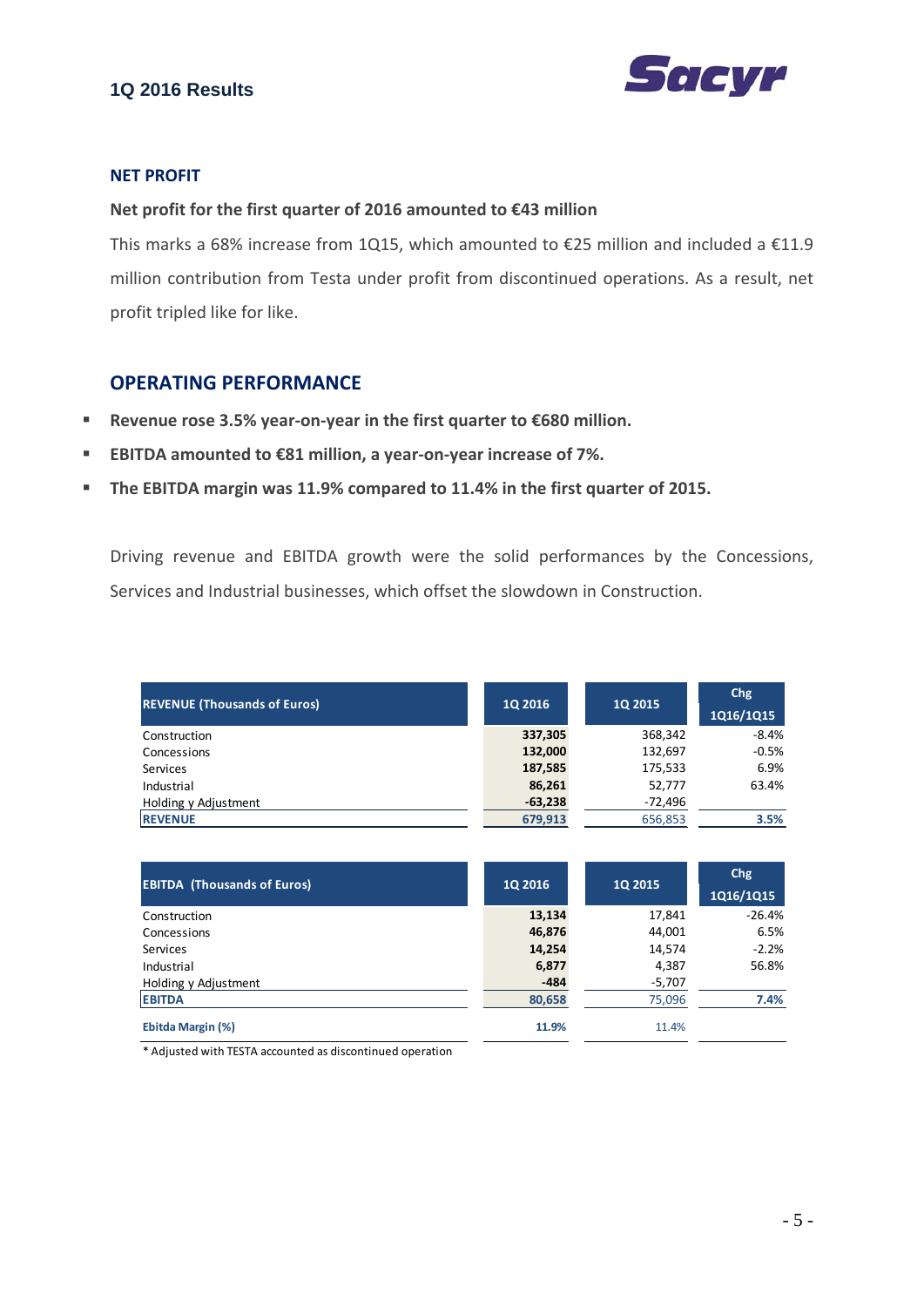

#### **CONCESSIONS**

- Sacyr Concesiones posted total revenue of €132 million. This figure is not directly comparable with 1Q15, as last year's figure included revenue from the Braga and Vila Franca de Xira hospitals, which were sold to the Aberdeen infrastructures fund in the first quarter this year. Like for like, revenue rose by 3%. Growth was driven by the positive traffic performance and the contribution of revenue by the Mar 1 and Pasto - Rumichaca motorways in Colombia and by the Antofagasta hospital in Chile.
- Of total revenue in the first quarter of 2016,  $€71$  million was concession revenue, compared to €63 million in the same period last year, an increase of 11% (or 20% stripping out the impact of the sale of the hospitals explained above).
- The remaining €61 million correspond to construction revenue. This marked a 12% year-on-year decline, owing mainly to the degree of progress on construction of our concessions in Chile and Peru.
- EBITDA also performed extremely well, rising 7% year-on-year (+15% adjusted from the contribution of the Braga and Vila Franca de Xira hospidalts in 1Q15).

#### **SERVICES**

- Services posted 7% growth in revenue to  $\epsilon$ 188 million, fuelled by the positive performances by the Environment and Multiservices activities, with increases of 5% and 13%, respectively. Highlights in the Multiservices activity include the contribution of infrastructure conservation and dependency services contracts.
- For its part, revenue from Water -the division's third activity- was broadly in line with the first quarter of 2015 following the completion of the Ashod desalination plant in Israel, although growth looks set to accelerate in coming quarters with the addition of revenue from the Sohar (Oman) desalination contract.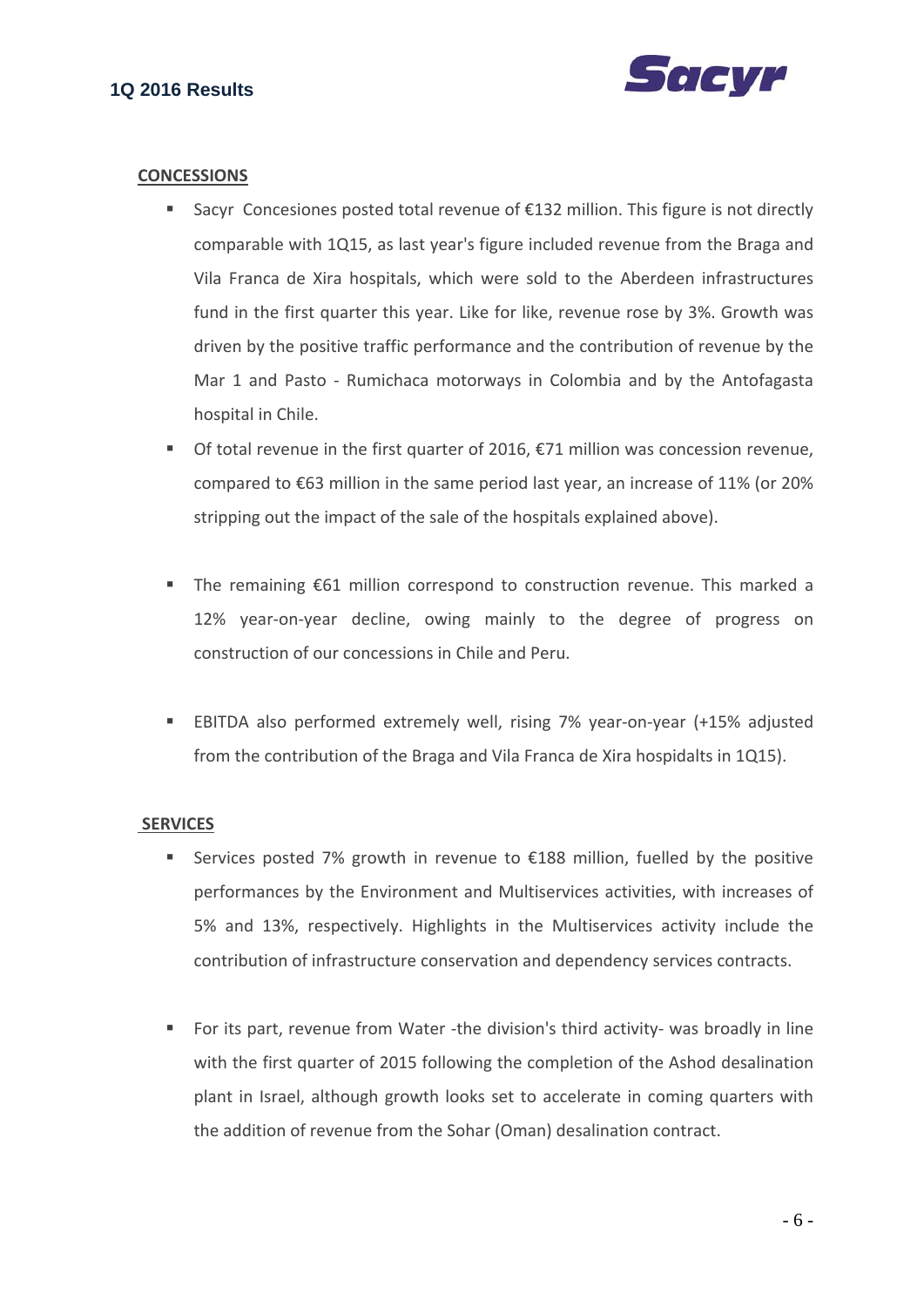

■ EBITDA reached €14 million in the first quarter of 2016, with increases in all three business lines: 15% in Multiservices, 8% in Environment and 1% in Water. The greater impact of overhead costs of the plant in the period caused total EBITDA to decrease by 2%.

#### **INDUSTRIAL**

 Sacyr Industrial posted a sharp 63% jump in revenue. Of the total of €86 million, noteworthy was the higher revenue from EPC contracts, which amounted to  $€63$ million (compared to €19 million in the first quarter of 2015) and represented 73% of total revenue for this division. The increase was underpinned by the larger contribution of contracts for the refinery in Pampilla (Peru), the regasification plant in Cartagena (Colombia), the cement plant in Oruro (Bolivia) and the electricity infrastructure projects (Mexico, Peru and Panama), as well as by Sacyr Nervión and Sacyr Fluor.

- EBITDA in the first quarter of 2016 rose 57% year-on-year to €7 million.
- Sacyr also penetrated a new market, Ecuador, through an EPC contract awarded to Sacyr Industrial to enlarge the Chimborazo cement plant, for €150 million.

#### **CONSTRUCTION:**

**EX Comparison of the performance by Construction activity with the first quarter of** 2015 was undermined by the slowdown in the markets since last year where Portuguese subsidiary, Somague, operates, resulting in a 17% year‐on‐year decline in revenue. Revenue from the rest of the construction business was down 5%, mostly as a result of the completion of work on the Rutas del Algarrobo and Rutas del Bio Bio concessions in Chile, which were in full operation in the first quarter of 2015. Looking ahead to the rest of 2016, revenue should pick up thanks to a larger contribution from contracts in Colombia, Italy, the UK and Mexico, among others.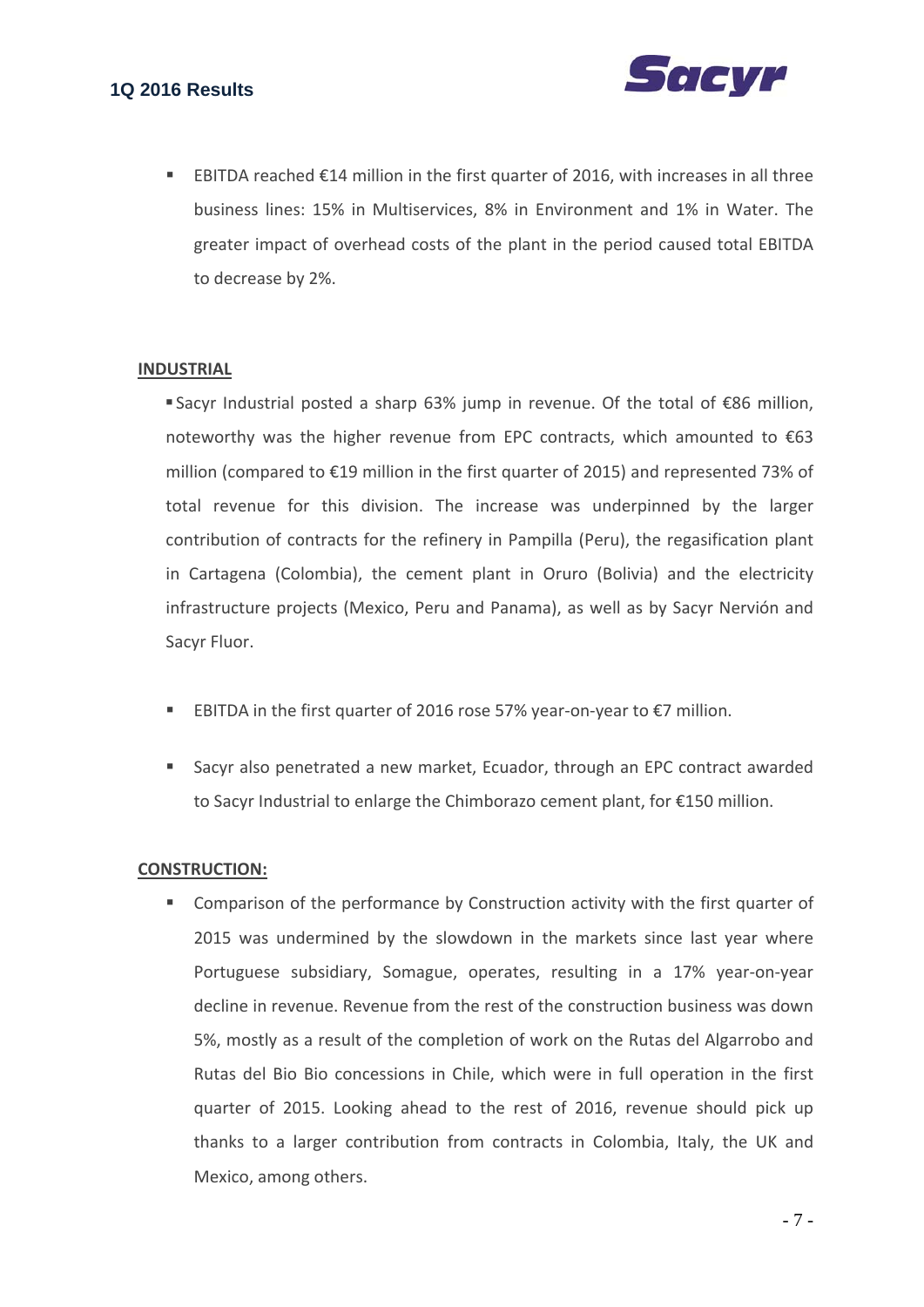

• The scant contribution by Somague to EBITDA in the first quarter of 2016 is evident in total EBITDA, whereas the rest of the overseas projects are still contributing positively and sustaining the margin. The gross margin was 3.9%, thanks to the 5.1% commanded by contracts not belonging to Somague.

#### **PROFIT AND LOSS OF COMPANIES ACCOUNTED FOR USING THE EQUITY METHOD**

This heading in the income statement includes €37 million from our share of Repsol's €434 million of net profit at 31 march 2016, compared to the €33 million recognised in this connection at 31 March 2015.

The carrying amount of our holding in Repsol stood at €15.5 per share at 31 March 2016.

## **BACKLOG**

The revenue backlog amounts to €26,315 million. Over 70% relates to Sacyr's more recurrent concessions and services businesses, which reresent 49% and 23%, respectively, of the total. The construction backlog stands at over  $\epsilon$ 4,800 million, thanks to contract wins, mainly abroad.

| <b>BACKLOG (Thousands of euros)</b> | <b>1Q 2016</b> | International | <b>Spain</b> | % Internat. |
|-------------------------------------|----------------|---------------|--------------|-------------|
| Construction                        | 4,826          | 4,033         | 794          | 84%         |
| Concessions                         | 12,818         | 7,420         | 5,398        | 58%         |
| <b>Services</b>                     | 6,183          | 1,972         | 4,210        | 32%         |
| Industrial                          | 2,488          | 398           | 2,090        | 16%         |
| Backlog 1Q 2016                     | 26,315         | 13,824        | 12,491       | 53%         |
|                                     |                |               |              |             |
| <b>Backlog 1Q 2015*</b>             | 23,119         |               |              |             |
|                                     |                |               |              |             |
| Chg. 1Q16/1Q15                      | 14%            |               |              |             |

\*Restated by changing scope of consolidation(Testa, Aeromur, Hospital Braga and Vila Franca de Xira)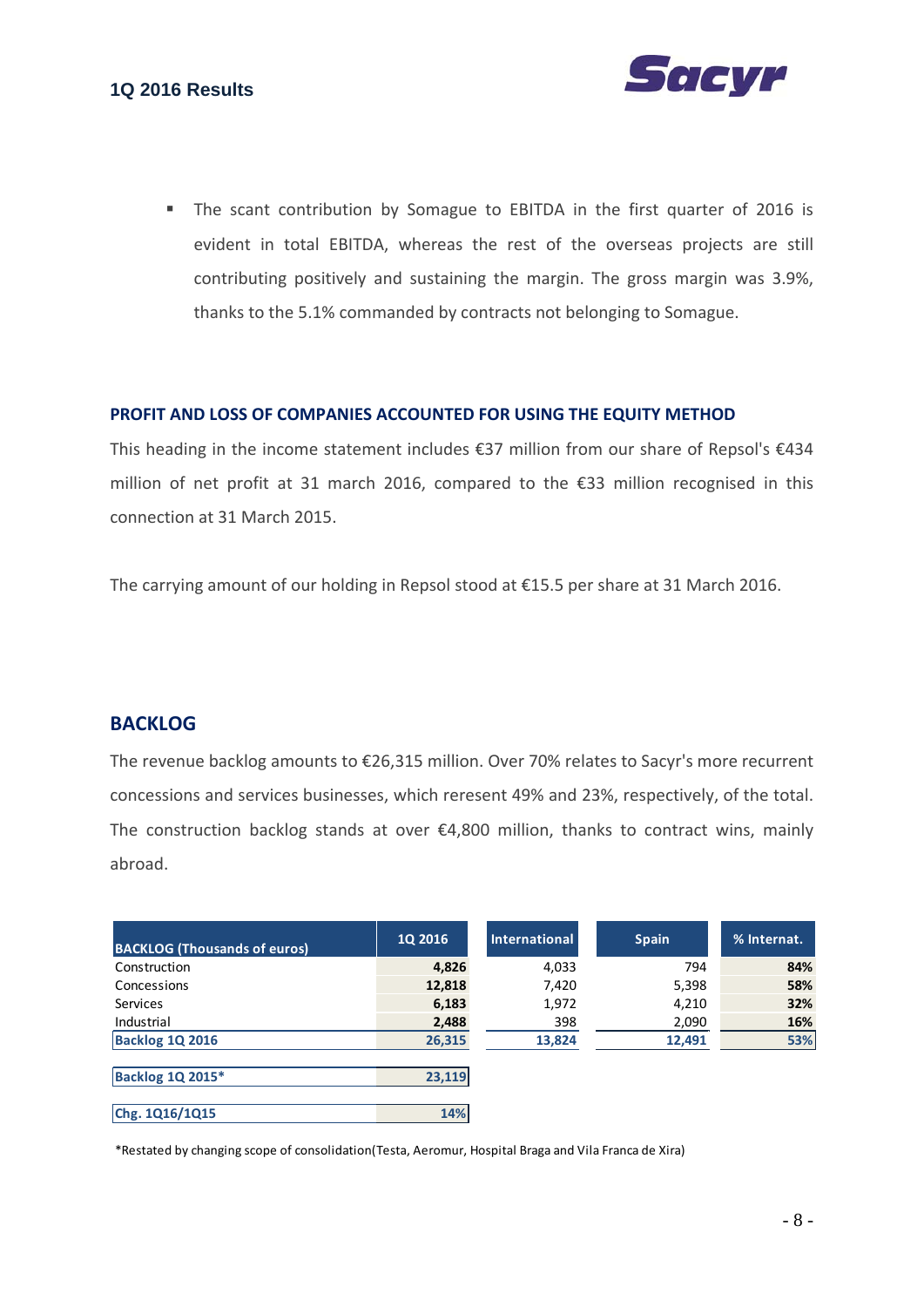## **1Q 2016 Results**



Of Sacyr's backlog, 53% are from international contracts given the large international component of the Construction and Concessions activities and the EPC projects in the Industrial area. Sacyr's international footprint is even greater considering that these percentages do not include the backlogs of GUPC (Panama) and our concession in Italy (Pedemontana – Veneta), or the backlog of the Mar 1 motorway concession in Colombia, which are accounted for using the equity method. Also excluded in the backlog at 31 March 2016 is the contract won recently to operate the desalination plant in Sohar (Oman) worth approximately €1,050 million (US\$1,200 million).

In the first quarter of 2016, in addition to the contract win in Oman, Sacyr penetrated another new market, Ecuador, through an EPC contract awarded to Sacyr Industrial to enlarge the Chimborazo cement plant, for €150 million.

In Construction, international contracts represent 84% of the total, with contracts in Chile, Italy Colombia, Panama, Portugal, Qatar, Peru, Brazil, Mexico, Uruguay, Mozambique, Angola, Morocco and Cape Verde, among others.

Sacyr Industrial is present in countries including Australia, the UK, Bolivia, Mexico, Peru, Colombia and Ecuador, in addition to Spain, with various projects in the oil and gas, electricity infrastructure, power plant and waste treatment sectors. It now has a backlog worth €2,488 million.

At Valoriza, the international backlog represents 32% of the total, with a presence in Algeria, Australia, Portugal, Oman and other countries, consisting mainly of water projects.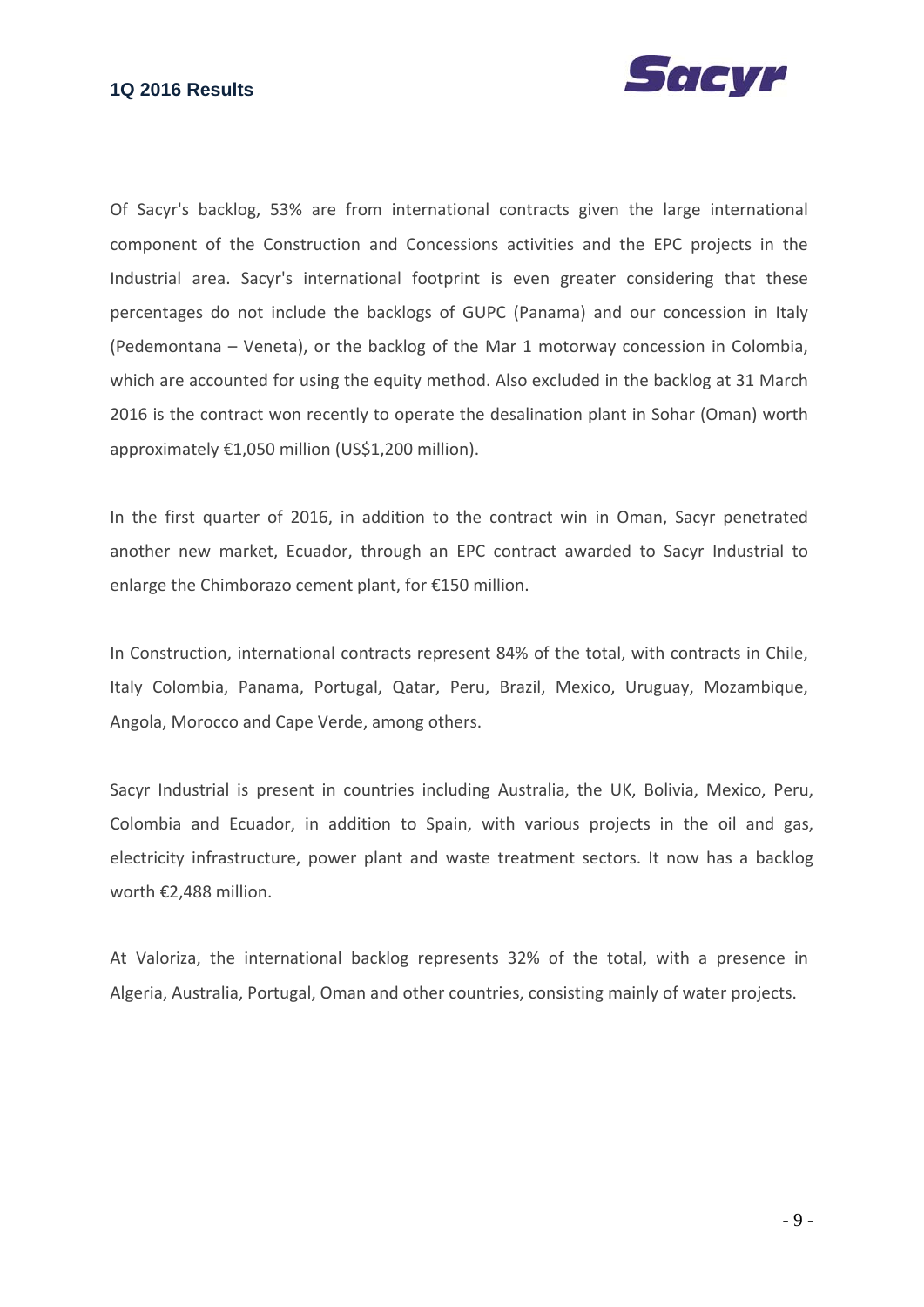

## **CONSOLIDATED BALANCE SHEET**

| <b>BALANCE SHEET</b>                                           | 1Q 2016    | <b>DECEMBER</b> | Chg        |
|----------------------------------------------------------------|------------|-----------------|------------|
| (Thousands of Euros)                                           |            | 2015            |            |
| <b>NON CURRENT ASSETS</b>                                      | 6,749,736  | 6,778,086       | $-28,350$  |
| Intangible Assets                                              | 15,870     | 14,816          | 1,055      |
| Concessions Investments                                        |            |                 | $-1,174$   |
| <b>Fixed Assets</b>                                            | 1,642,679  | 1,643,853       |            |
| <b>Financial Assets</b>                                        | 362,595    | 376,148         | $-13,553$  |
|                                                                | 3,154,491  | 3,164,864       | $-10,372$  |
| Receivables for concession assets                              | 1,384,684  | 1,388,989       | $-4,305$   |
| <b>Other non Current Assets</b>                                | 2,838      | 2,838           | 0          |
| Goodwill                                                       | 186,578    | 186,578         | $\Omega$   |
| <b>CURRENT ASSETS</b>                                          | 3,691,242  | 3,679,388       | 11,854     |
| Non current assets held for sale                               | 526,660    | 527,535         | $-875$     |
| Inventories                                                    | 186,074    | 196,661         | $-10,587$  |
| <b>Accounts Receivable</b>                                     | 2,033,403  | 1,997,458       | 35,946     |
| Receivables for concession assets                              | 182,882    | 213,985         | $-31,103$  |
| <b>Financial Assets</b>                                        | 84,554     | 140,928         | $-56,374$  |
| Cash                                                           | 677,670    | 602,822         | 74,848     |
| <b>ASSETS = LIABILITIES</b>                                    | 10,440,979 | 10,457,474      | $-16,496$  |
|                                                                |            |                 |            |
| <b>EQUITY</b>                                                  | 1,887,708  | 1,911,589       | $-23,882$  |
| Shareholder's Equity                                           | 1,646,093  | 1,656,130       | $-10,036$  |
| Minority Interests                                             | 241,614    | 255,460         | $-13,846$  |
| <b>NON CURRENT LIABILITIES</b>                                 | 5,160,768  | 5,052,321       | 108,447    |
| <b>Financial Debt</b>                                          | 4,142,672  | 4,072,303       | 70,368     |
| Financial Instruments at fair value                            | 168,517    | 161,839         | 6,678      |
| Provisions                                                     | 363,163    | 361,804         | 1,358      |
| Other non current Liabilities                                  | 486,416    | 456,374         | 30,042     |
| <b>CURRENT LIABILITIES</b>                                     | 3,392,503  | 3,493,564       | $-101,061$ |
| Liabilities associated with the non current assets held for sa | 216,033    | 224,186         | $-8,153$   |
| <b>Financial Debt</b>                                          | 842,332    | 850,612         | $-8,280$   |
| Financial Instruments at fair value                            | 25,484     | 27,780          | $-2,296$   |
| Trade Accounts Payable                                         | 1,526,022  | 1,653,847       | $-127,825$ |
| <b>Operating Provisions</b>                                    | 232,677    | 246,248         | $-13,571$  |
| Other current liabilities                                      | 549,955    | 490,891         | 59,064     |

## **BORROWINGS**

At 31 March 2016, the Group's total net debt stood at €4,223 million. The breakdown is as follows: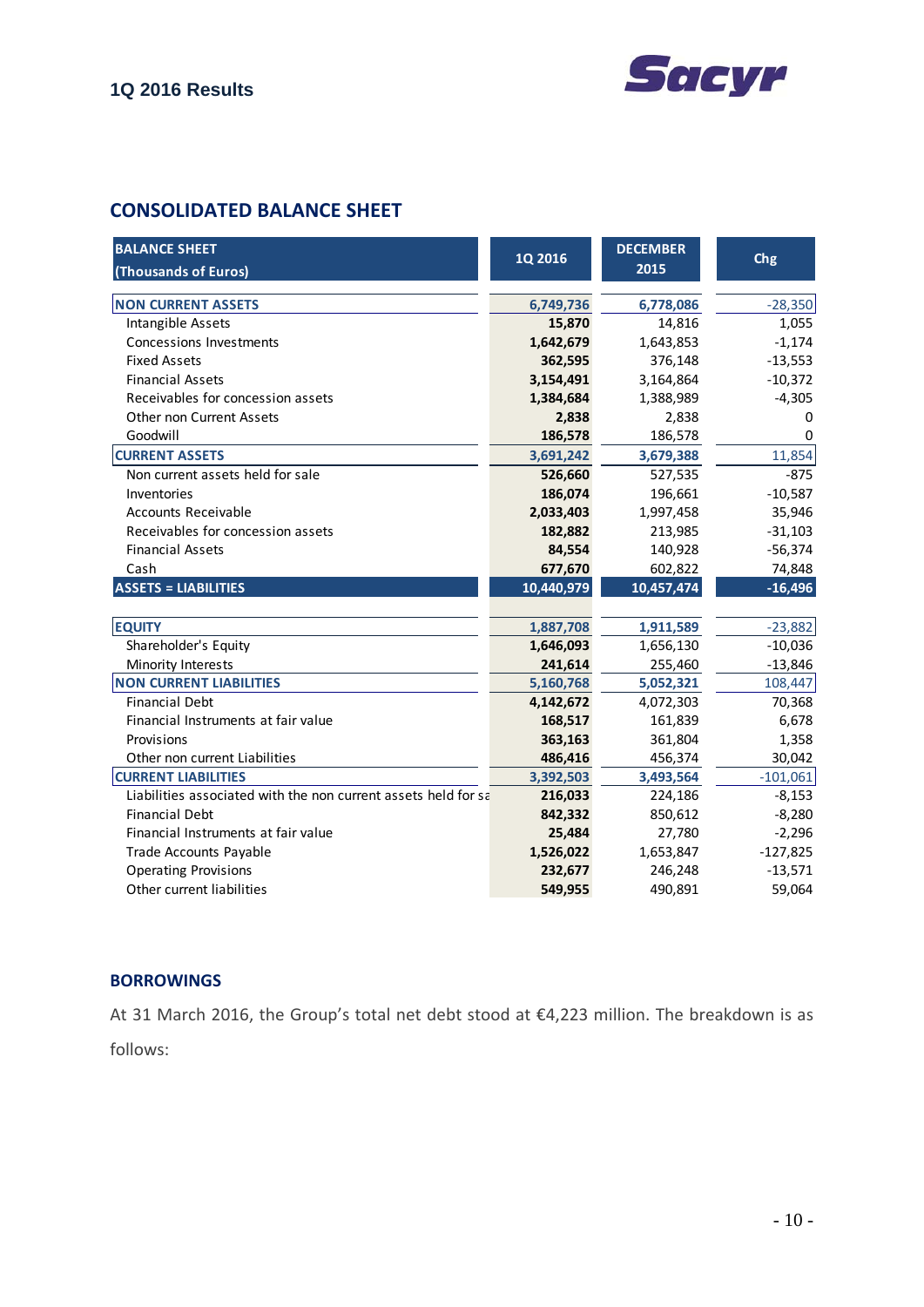## **1Q 2016 Results**



| <b>Net Debt</b>                                    | <b>MARCH 2016</b> | <b>Structured</b> | Related to construction and<br>contracts | Corporate   |
|----------------------------------------------------|-------------------|-------------------|------------------------------------------|-------------|
| (Thousands of euros)                               |                   |                   |                                          |             |
| <b>Sacyr Concesiones (Infrastructure projects)</b> | 1,685             | 1,685             |                                          |             |
|                                                    |                   |                   |                                          |             |
| Sacyr Construcción + Somague                       | 165               | 38                | 127                                      | $\mathbf 0$ |
| Valoriza                                           | 183               | 108               | 75                                       | 0           |
| Industrial                                         | 18                | 35                | $-17$                                    | 0           |
| <b>SUBTOTAL ACTIVITIES DEBT</b>                    | 366               | 181               | 185                                      |             |
|                                                    |                   |                   |                                          |             |
| <b>Repsol</b>                                      | 1,629             |                   | 1,629                                    |             |
|                                                    |                   |                   |                                          |             |
| Corporate                                          | 90                |                   | $\overline{0}$                           | 90          |
|                                                    |                   |                   |                                          |             |
| <b>BANK BORROWINGS</b>                             | 3,770             | 1,866             | 1,814                                    | 90          |
|                                                    |                   |                   |                                          |             |
| Convertible bond                                   | 453               |                   |                                          |             |
|                                                    |                   |                   |                                          |             |
| <b>TOTAL NET FINANCIAL DEBT</b>                    | 4,223             |                   |                                          |             |

Corporate debt: the Group's net corporate debt amounted to €90 million; corresponding to working capital used by the parent to coordinate and provide the financial management as the Group's parent company.

In addition, the holding shows a financial liability of €453 million at 31 March 2016 for the outstanding balance on bond issues made in 2011 and 2014. After the end of the reporting period, €200 million of convertible bonds issued in 2011 and falling due in May 2016 were redeemed.

Debt according to businesses: amounts to €2,051 million, of which 90% is associated with very long-term project finance. It is repaid with cash flows generated by the businesses.

A total of 82% of net debt, or €1,685 million, is related to infrastructure concessions and other concession projects. Derivative instruments arranged hedge 52% of potential increases in interest rates on project finance.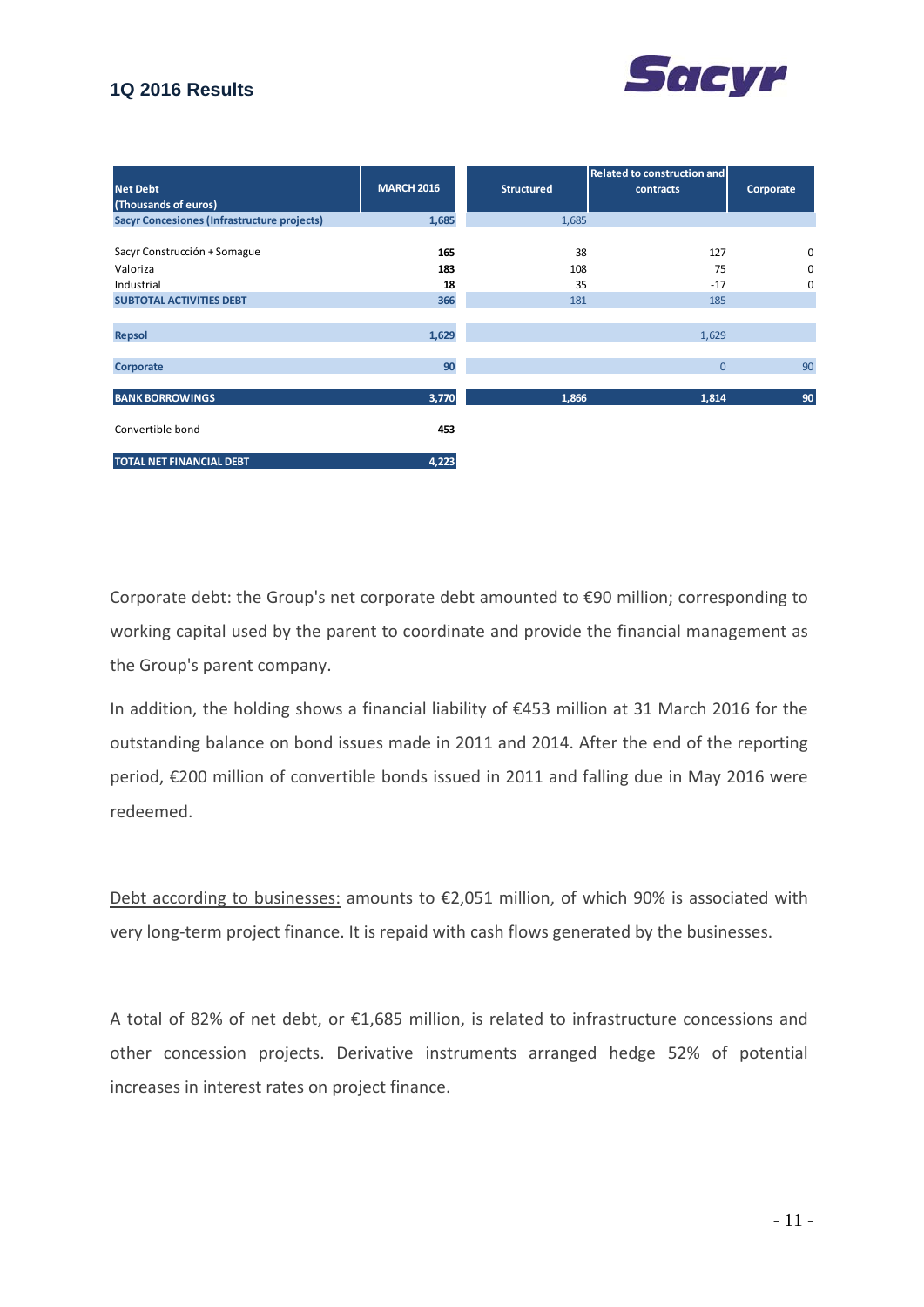

Repsol debt: The investment vehicle that holds the 8.5% stake in Repsol had net debt at 31 March 2016 of €1,629 million. The debt, which matures on 31 January 2018, is serviced with Repsol dividends.

Net financial losses were €54 million, down 13.6% year‐on‐year thanks to the reduction in bank borrowings. The average interest rate on the borrowings stands at 4.4%.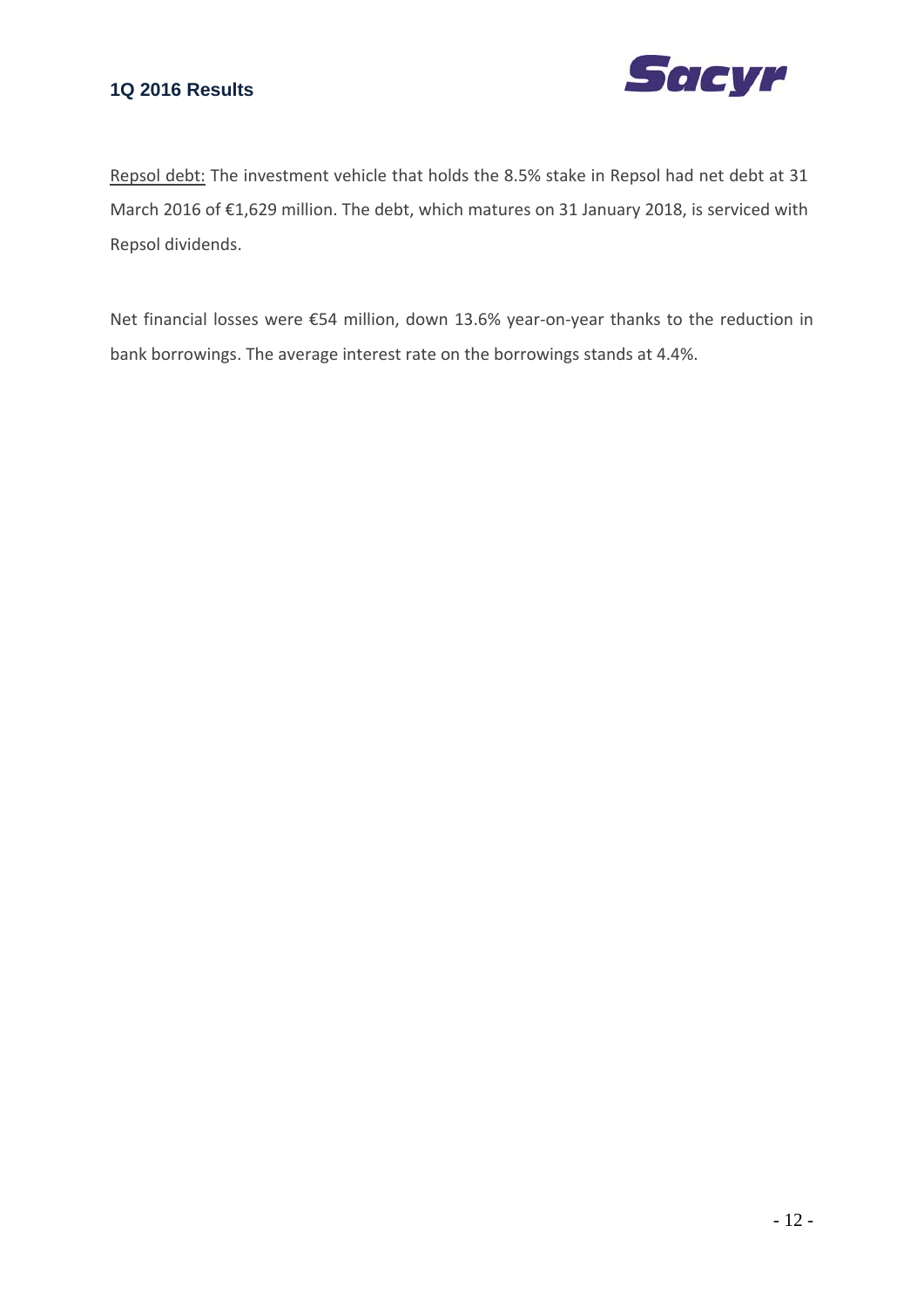

## **DEVELOPMENTS IN BUSINESS AREAS**

| <b>CONSOLIDATED INCOME STATEMENT AS OF MARCH 2016</b>  |                                     |                                    |                 |                                   |                                   |              |
|--------------------------------------------------------|-------------------------------------|------------------------------------|-----------------|-----------------------------------|-----------------------------------|--------------|
| (Thousands of Euros)                                   | <b>Sacyr</b><br><b>Construccion</b> | <b>Sacyr</b><br><b>Concesiones</b> | <b>Valoriza</b> | <b>Sacyr</b><br><b>Industrial</b> | Holding and<br><b>Adjustments</b> | <b>TOTAL</b> |
|                                                        |                                     |                                    |                 |                                   |                                   |              |
| <b>Turnover</b>                                        | 337,305                             | 132,000                            | 187,585         | 86,261                            | $-63,238$                         | 679,913      |
| <b>Other Sales</b>                                     | 6,449                               | 2,196                              | 2,666           | 1,340                             | 955                               | 13,606       |
| <b>Total Income</b>                                    | 343,754                             | 134,196                            | 190,251         | 87,601                            | $-62,282$                         | 693,519      |
| <b>External and Operating Expenses</b>                 | $-330,619$                          | $-87,320$                          | $-175,997$      | $-80,724$                         | 61,798                            | $-612,861$   |
| <b>GROSS OPERATING PROFIT</b>                          | 13,134                              | 46,876                             | 14,254          | 6,877                             | $-484$                            | 80,658       |
| Depreciation                                           | $-3,394$                            | $-10,948$                          | $-7,883$        | $-2,312$                          | $-448$                            | $-24,985$    |
| <b>Trade Provisions</b>                                | 2,342                               | $-1,953$                           | 132             | 374                               | $-2$                              | 893          |
| <b>NET OPERATING PROFIT</b>                            | 12,082                              | 33,975                             | 6,503           | 4,940                             | $-934$                            | 56,566       |
| <b>Financial results</b>                               | $-2,886$                            | $-22,518$                          | $-2,307$        | $-1,342$                          | $-24,995$                         | $-54,048$    |
| Results from equity accounted subsidiaries             | 116                                 | 147                                | 1,709           | 28                                | 37,218                            | 39,219       |
| Provisions for financial investments                   | $-3$                                | $-1,067$                           | $-406$          | 0                                 | 0                                 | $-1,477$     |
| Change in value of financial instruments at fair value | 0                                   | $-5,763$                           | $-842$          | $-509$                            | 0                                 | $-7,114$     |
| Results from sales of non current assets               | $-374$                              | 19,883                             | 9               | 279                               | 0                                 | 19,796       |
| <b>PROFIT BEFORE TAXES</b>                             | 8,935                               | 24,656                             | 4,666           | 3,396                             | 11,290                            | 52,943       |
| Corporate Tax                                          | $-6,967$                            | $-6,672$                           | $-656$          | $-1,034$                          | 6,344                             | $-8,986$     |
| PROFIT FOR CONTINUING ACTIVITIES                       | 1,967                               | 17,984                             | 4,009           | 2,362                             | 17,634                            | 43,957       |
| PROFIT FOR DISCONTINUING ACTIVITIES                    | 0                                   | 0                                  | $\overline{0}$  | 0                                 | 0                                 | $\bf{0}$     |
| <b>CONSOLIDATE RESULTS</b>                             | 1,967                               | 17,984                             | 4,009           | 2,362                             | 17,634                            | 43,957       |
| <b>Minorities</b>                                      | $-3$                                | $-812$                             | 133             | $-678$                            | 34                                | $-1,326$     |
| <b>NET ATTRIBUTABLE PROFIT</b>                         | 1,964                               | 17,173                             | 4,142           | 1,684                             | 17,668                            | 42,631       |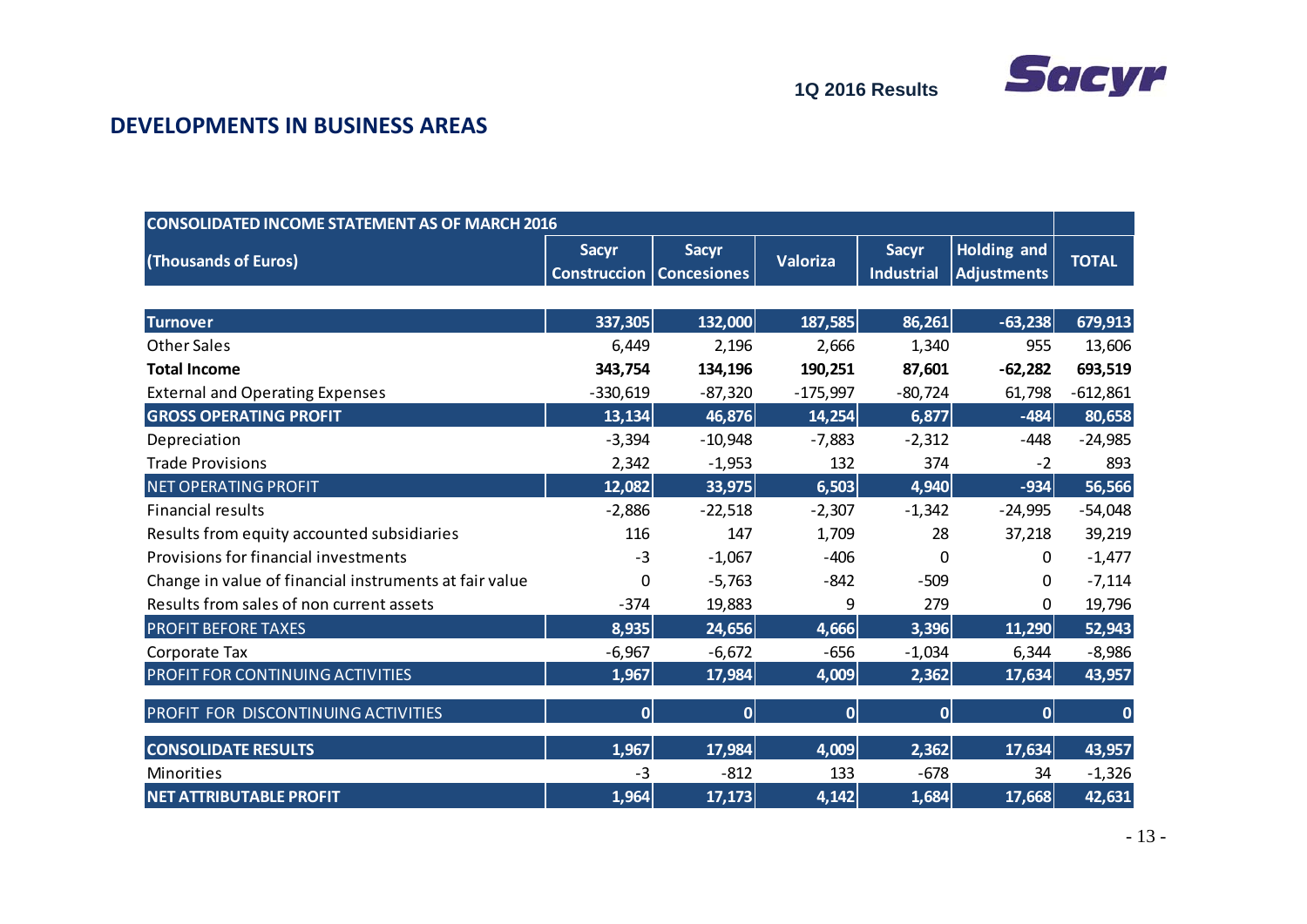| <b>CONSOLIDATED INCOME STATEMENT AS OF MARCH 2015</b>  |              |                                                   |                 |                                   |                                   |              |  |
|--------------------------------------------------------|--------------|---------------------------------------------------|-----------------|-----------------------------------|-----------------------------------|--------------|--|
| (Thousands of Euros)                                   | <b>Sacyr</b> | <b>Sacyr</b><br><b>Construccion   Concesiones</b> | <b>Valoriza</b> | <b>Sacyr</b><br><b>Industrial</b> | Holding and<br><b>Adjustments</b> | <b>TOTAL</b> |  |
|                                                        |              |                                                   |                 |                                   |                                   |              |  |
| <b>Turnover</b>                                        | 368,342      | 132,697                                           | 175,533         | 52,777                            | $-72,496$                         | 656,853      |  |
| <b>Other Sales</b>                                     | 12,502       | 2,506                                             | 3,200           | $-225$                            | 1,434                             | 19,418       |  |
| <b>Total Income</b>                                    | 380,844      | 135,204                                           | 178,733         | 52,552                            | $-71,062$                         | 676,271      |  |
| <b>External and Operating Expenses</b>                 | $-363,003$   | $-91,203$                                         | $-164, 159$     | $-48,165$                         | 65,355                            | $-601, 175$  |  |
| <b>GROSS OPERATING PROFIT</b>                          | 17,841       | 44,001                                            | 14,574          | 4,387                             | $-5,707$                          | 75,096       |  |
| Depreciation                                           | $-4,739$     | $-10,152$                                         | $-7,280$        | $-1,832$                          | $-394$                            | $-24,398$    |  |
| <b>Trade Provisions</b>                                | $-659$       | $-1,579$                                          | $-571$          | $-165$                            | 5                                 | $-2,969$     |  |
| <b>NET OPERATING PROFIT</b>                            | 12,443       | 32,270                                            | 6,723           | 2,390                             | $-6,097$                          | 47,729       |  |
| <b>Financial results</b>                               | $-2,110$     | $-23,791$                                         | $-3,463$        | 807                               | $-34,145$                         | $-62,702$    |  |
| Results from equity accounted subsidiaries             | 426          | 992                                               | 992             | 39                                | 32,307                            | 34,755       |  |
| Provisions for financial investments                   | $-44$        | $-1,012$                                          | $-496$          | $-37$                             | 0                                 | $-1,588$     |  |
| Change in value of financial instruments at fair value | 0            | $-7,835$                                          | $-932$          | $-544$                            | 0                                 | $-9,311$     |  |
| Results from sales of non current assets               | $-125$       | 11                                                | 13              | 0                                 | 0                                 | $-100$       |  |
| <b>PROFIT BEFORE TAXES</b>                             | 10,590       | 635                                               | 2,837           | 2,655                             | $-7,934$                          | 8,783        |  |
| Corporate Tax                                          | $-3,935$     | $-967$                                            | $-316$          | $-774$                            | 12,245                            | 6,254        |  |
| PROFIT FOR CONTINUING ACTIVITIES                       | 6,655        | $-332$                                            | 2,521           | 1,881                             | 4,312                             | 15,037       |  |
| PROFIT FOR DISCONTINUING ACTIVITIES                    | 0            | $\overline{0}$                                    | $\overline{0}$  | $\overline{0}$                    | 11,888                            | 11,888       |  |
| <b>CONSOLIDATE RESULTS</b>                             | 6,655        | $-332$                                            | 2,521           | 1,881                             | 16,200                            | 26,925       |  |
| Minorities                                             | $-20$        | $-1,404$                                          | 176             | $-484$                            | 129                               | $-1,603$     |  |
| <b>NET ATTRIBUTABLE PROFIT</b>                         | 6,635        | $-1,736$                                          | 2,697           | 1,397                             | 16,328                            | 25,322       |  |

\* Adjusted with TESTA accounted as discontinued operation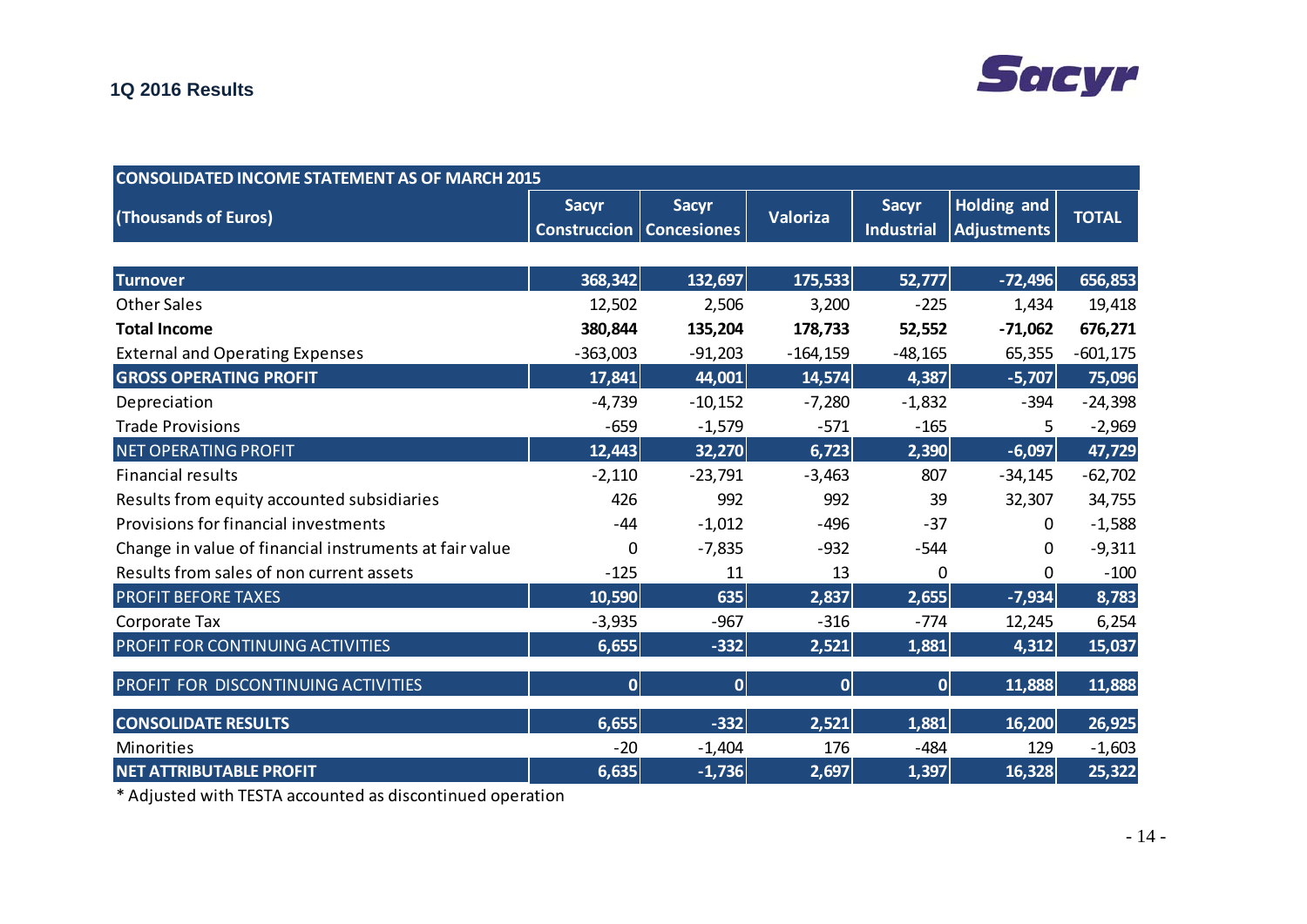# **Sacyr**

## **1Q 2016 Results**

| <b>CONSOLIDATED BALANCE SHEET AS OF MARCH 2016</b>               |              |                                                   |                 |                                   |                                    |              |
|------------------------------------------------------------------|--------------|---------------------------------------------------|-----------------|-----------------------------------|------------------------------------|--------------|
| (Thousands of Euros)                                             | <b>Sacyr</b> | <b>Sacyr</b><br><b>Construcción   Concesiones</b> | <b>Valoriza</b> | <b>Sacyr</b><br><b>Industrial</b> | <b>Holding y</b><br><b>Ajustes</b> | <b>TOTAL</b> |
|                                                                  |              |                                                   |                 |                                   |                                    |              |
| <b>NON CURRENT ASSETS</b>                                        | 378,239      | 3,171,412                                         | 638,020         | 203,193                           | 2,358,872                          | 6,749,736    |
| <b>Intangible Assets</b>                                         | 106          | 44                                                | 7,993           | 6,274                             | 1,454                              | 15,870       |
| <b>Concessions Investments</b>                                   | 52,540       | 1,345,284                                         | 244,855         | 0                                 | 0                                  | 1,642,679    |
| <b>Fixed Assets</b>                                              | 130,760      | 3,381                                             | 119,881         | 105,352                           | 3,221                              | 362,595      |
| <b>Financial Assets</b>                                          | 156,761      | 508,410                                           | 111,387         | 23,738                            | 2,354,197                          | 3,154,491    |
| Receivables for concession assets                                | 18,738       | 1,314,295                                         | 51,652          | 0                                 | 0                                  | 1,384,684    |
| <b>Other non Current Assets</b>                                  | 0            | 0                                                 | 2,838           | $\Omega$                          | 0                                  | 2,838        |
| Goodwill                                                         | 19,335       | 0                                                 | 99,414          | 67,829                            | 0                                  | 186,578      |
| <b>CURRENT ASSETS</b>                                            | 2,511,018    | 513,789                                           | 484,190         | 148,589                           | 33,656                             | 3,691,242    |
| Non current assets held for sale                                 | $\mathbf 0$  | $\mathbf 0$                                       | 1,782           | $\mathbf 0$                       | 524,877                            | 526,660      |
| Inventories                                                      | 157,546      | 285                                               | 14,487          | 13,441                            | 314                                | 186,074      |
| Receivables for concession assets                                | 94           | 179,659                                           | 3,129           | $\mathbf 0$                       | $\mathbf 0$                        | 182,882      |
| <b>Accounts Receivable</b>                                       | 2,042,777    | 108,429                                           | 354,687         | 76,742                            | $-549,231$                         | 2,033,403    |
| <b>Financial Assets</b>                                          | 119,316      | 18,632                                            | 21,005          | 3,081                             | $-77,480$                          | 84,554       |
| Cash                                                             | 191,284      | 206,784                                           | 89,101          | 55,325                            | 135,176                            | 677,670      |
| <b>ASSETS = LIABILITIES</b>                                      | 2,889,257    | 3,685,202                                         | 1,122,209       | 351,782                           | 2,392,528                          | 10,440,979   |
|                                                                  |              |                                                   |                 |                                   |                                    |              |
| <b>Equity</b>                                                    | 574,304      | 745,013                                           | 254,797         | 135,675                           | 177,919                            | 1,887,708    |
| Shareholder's Equity                                             | 578,627      | 551,292                                           | 249,925         | 85,381                            | 180,868                            | 1,646,093    |
| <b>Minority Interests</b>                                        | $-4,323$     | 193,721                                           | 4,871           | 50,294                            | $-2,949$                           | 241,614      |
| <b>NON CURRENT LIABILITIES</b>                                   | 572,242      | 2,394,791                                         | 435,944         | 64,799                            | 1,692,992                          | 5,160,768    |
| <b>Financial Debt</b>                                            | 115,727      | 1,723,160                                         | 193,802         | 47,798                            | 2,062,183                          | 4, 142, 672  |
| Financial Instruments at fair value                              | $\mathbf 0$  | 145,844                                           | 20,520          | 2,154                             | $\Omega$                           | 168,517      |
| Provisions                                                       | 321,449      | 89,917                                            | 57,418          | 6,041                             | $-111,662$                         | 363,163      |
| Other non current Liabilities                                    | 135,066      | 435,870                                           | 164,204         | 8,806                             | $-257,530$                         | 486,416      |
| <b>CURRENT LIABILITIES</b>                                       | 1,742,710    | 545,398                                           | 431,468         | 151,308                           | 521,618                            | 3,392,503    |
| Liabilities associated with the non current assets held for sale | $\mathbf 0$  | $\mathbf 0$                                       | $\mathbf 0$     | $\mathbf 0$                       | 216,033                            | 216,033      |
| <b>Financial Debt</b>                                            | 278,666      | 187,246                                           | 98,789          | 28,133                            | 249,498                            | 842,332      |
| Financial instruments at fair value                              | 0            | 22,563                                            | 1,570           | 1,351                             | 0                                  | 25,484       |
| <b>Trade Accounts Payable</b>                                    | 995,599      | 234,774                                           | 139,843         | 87,407                            | 68,399                             | 1,526,022    |
| <b>Operating Provisions</b>                                      | 88,879       | 360                                               | 24,814          | 2,322                             | 116,302                            | 232,677      |
| Other current liabilities                                        | 379,567      | 100,455                                           | 166,452         | 32,095                            | $-128,613$                         | 549,955      |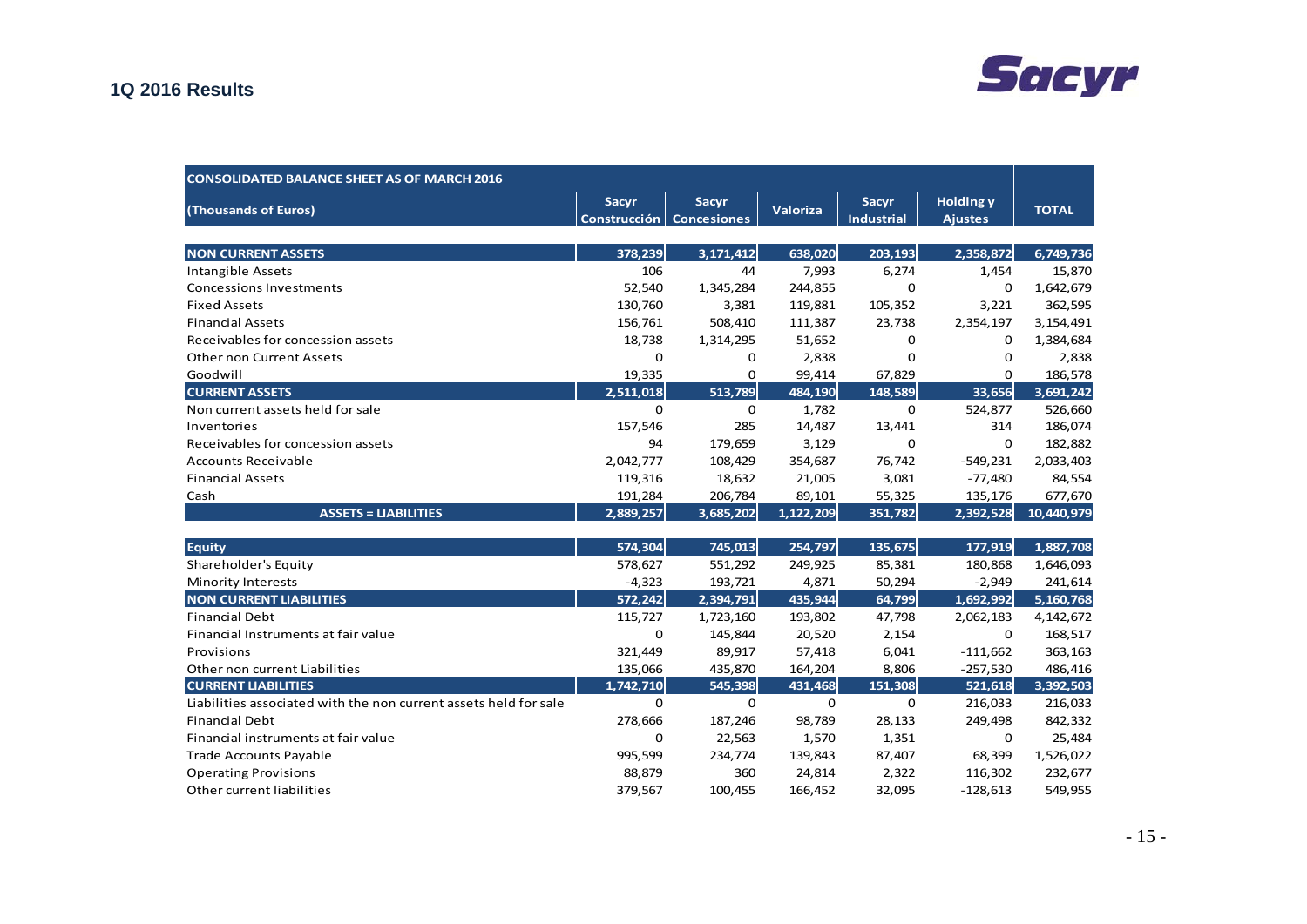# **Sacyr**

## **1Q 2016 Results**

| <b>CONSOLIDATED BALANCE SHEET AS OF DECEMBER 2015</b>            |                              |                                    |                 |                                   |                                    |              |
|------------------------------------------------------------------|------------------------------|------------------------------------|-----------------|-----------------------------------|------------------------------------|--------------|
| (Thousands of Euros)                                             | <b>Sacyr</b><br>Construcción | <b>Sacyr</b><br><b>Concesiones</b> | <b>Valoriza</b> | <b>Sacyr</b><br><b>Industrial</b> | <b>Holding y</b><br><b>Ajustes</b> | <b>TOTAL</b> |
| <b>NON CURRENT ASSETS</b>                                        | 372,995                      | 3, 181, 176                        | 640,974         | 203,575                           | 2,379,366                          | 6,778,086    |
| Intangible Assets                                                | 130                          | 50                                 | 7,805           | 5,285                             | 1,547                              | 14,816       |
| <b>Concessions Investments</b>                                   | 48,220                       | 1,353,153                          | 242,480         | $\mathbf 0$                       | $\mathbf 0$                        | 1,643,853    |
| <b>Fixed Assets</b>                                              | 137,004                      | 3,618                              | 125,395         | 106,725                           | 3,406                              | 376,148      |
| <b>Financial Assets</b>                                          | 149,568                      | 506,007                            | 111,139         | 23,736                            | 2,374,414                          | 3,164,864    |
| Receivables for concession assets                                | 18,738                       | 1,318,348                          | 51,903          | 0                                 | 0                                  | 1,388,989    |
| <b>Other non Current Assets</b>                                  | 0                            | 0                                  | 2,838           | 0                                 | 0                                  | 2,838        |
| Goodwill                                                         | 19,335                       | 0                                  | 99,414          | 67,829                            | $\mathbf 0$                        | 186,578      |
| <b>CURRENT ASSETS</b>                                            | 2,517,202                    | 558,394                            | 441,862         | 162,699                           | $-770$                             | 3,679,388    |
| Non current assets held for sale                                 | $\mathbf 0$                  | $\mathbf 0$                        | $\mathbf 0$     | $\mathbf 0$                       | 527,535                            | 527,535      |
| Inventories                                                      | 165,121                      | 2,570                              | 14,477          | 13,799                            | 695                                | 196,661      |
| Receivables for concession assets                                | 125                          | 210,174                            | 3,686           | 0                                 | $\mathbf 0$                        | 213,985      |
| <b>Accounts Receivable</b>                                       | 2,022,576                    | 133,392                            | 338,643         | 83,249                            | $-580,403$                         | 1,997,458    |
| <b>Financial Assets</b>                                          | 117,712                      | 28,010                             | 14,691          | 452                               | $-19,937$                          | 140,928      |
| Cash                                                             | 211,668                      | 184,248                            | 70,365          | 65,200                            | 71,341                             | 602,822      |
| <b>ASSETS = LIABILITIES</b>                                      | 2,890,197                    | 3,739,570                          | 1,082,836       | 366,275                           | 2,378,596                          | 10,457,474   |
| <b>Equity</b>                                                    | 563,458                      | 738,168                            | 252,538         | 132,715                           | 224,711                            | 1,911,589    |
| Shareholder's Equity                                             | 567,989                      | 529,912                            | 247,257         | 83,234                            | 227,738                            | 1,656,130    |
| Minority Interests                                               | $-4,531$                     | 208,256                            | 5,280           | 49,481                            | $-3,026$                           | 255,460      |
| <b>NON CURRENT LIABILITIES</b>                                   | 567,340                      | 2,420,860                          | 423.192         | 62,642                            | 1,578,287                          | 5,052,321    |
| <b>Financial Debt</b>                                            | 118,875                      | 1,730,853                          | 182,038         | 46,666                            | 1,993,872                          | 4,072,303    |
| Financial Instruments at fair value                              | $\mathbf 0$                  | 140,545                            | 19,286          | 2,009                             | $\mathbf 0$                        | 161,839      |
| Provisions                                                       | 335,927                      | 82,947                             | 58,501          | 5,642                             | $-121,213$                         | 361,804      |
| Other non current Liabilities                                    | 112,539                      | 466,515                            | 163,367         | 8,325                             | $-294,372$                         | 456,374      |
| <b>CURRENT LIABILITIES</b>                                       | 1,759,399                    | 580.544                            | 407,107         | 170,918                           | 575,596                            | 3,493,564    |
| Liabilities associated with the non current assets held for sale | $\Omega$                     | $\mathbf 0$                        | $\Omega$        | $\mathbf 0$                       | 224,186                            | 224,186      |
| <b>Financial Debt</b>                                            | 261,846                      | 200,956                            | 79,589          | 30,635                            | 277,587                            | 850,612      |
| Financial instruments at fair value                              | 0                            | 24,562                             | 1,373           | 1,846                             | $\mathbf 0$                        | 27,780       |
| <b>Trade Accounts Payable</b>                                    | 1,051,074                    | 255,295                            | 160,095         | 105,605                           | 81,778                             | 1,653,847    |
| <b>Operating Provisions</b>                                      | 98,162                       | 3,714                              | 25,240          | 2,830                             | 116,302                            | 246,248      |
| Other current liabilities                                        | 348,317                      | 96,017                             | 140,810         | 30,003                            | $-124,256$                         | 490,891      |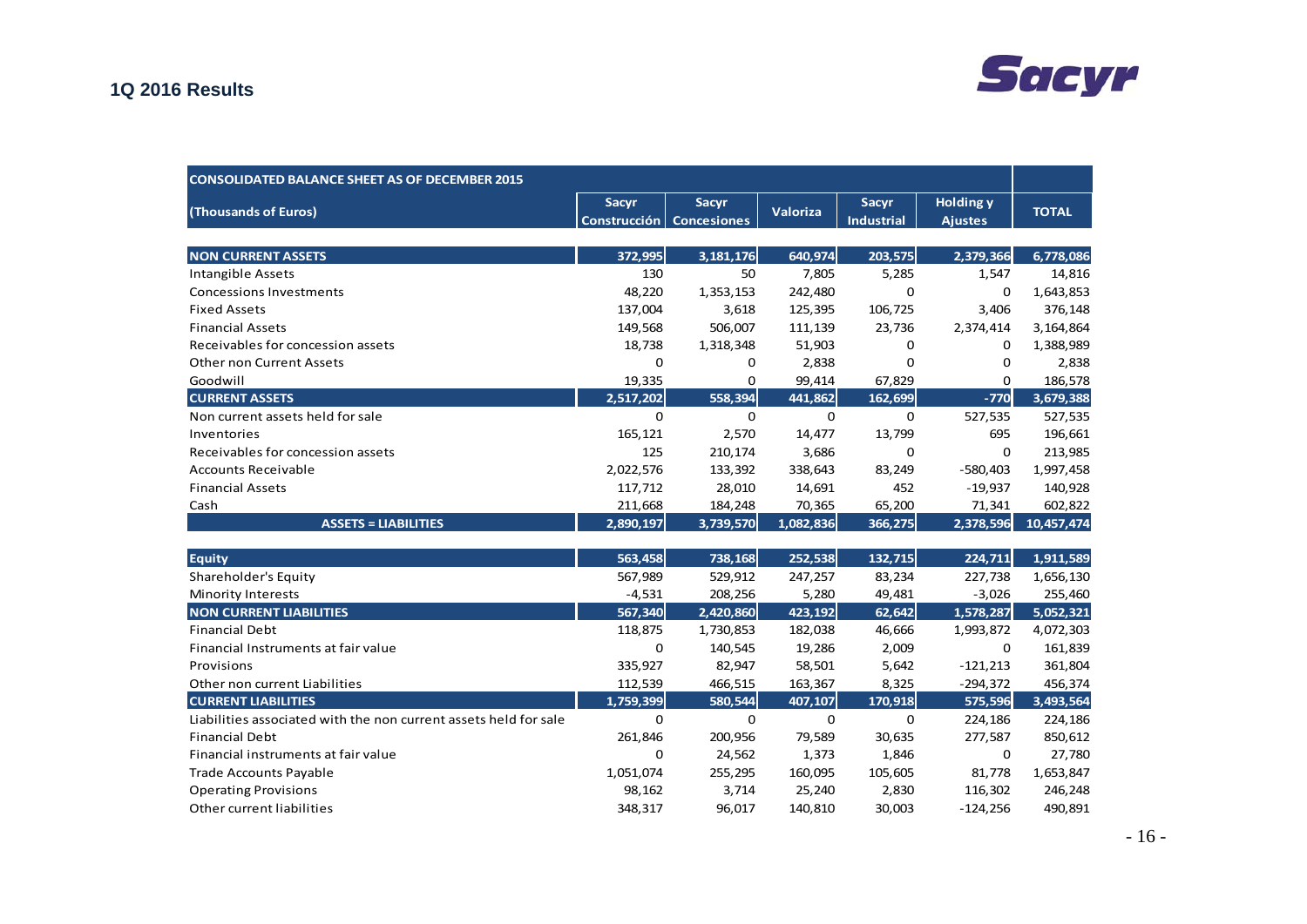

## **CONSTRUCTION**

| <b>CONSTRUCTION (Thousands of euros)</b> | 1Q 2016 | 1Q 2015 | % Chg<br>1Q16/1Q15 |
|------------------------------------------|---------|---------|--------------------|
| Revenue                                  | 337     | 368     | $-8.4%$            |
| Sacyr Construcción                       | 257     | 271     | $-5.4\%$           |
| Somague                                  | 81      | 97      | $-16.9%$           |
| % International                          | 67%     | 73%     |                    |
| <b>EBITDA</b>                            | 13      | 18      | $-26.4%$           |
| Sacyr Construcción                       | 13      | 14      | $-6.0%$            |
| Somague                                  | 0       | 4       | n.s.               |
| <b>EBITDA Margin Sacyr Construcción</b>  | 5.1%    | 5.1%    |                    |
| <b>EBITDA Margin Somague</b>             | 0.1%    | 4.0%    |                    |
| <b>Backlog</b>                           | 4,826   | 5,114   | $-5.6%$            |
| International                            | 4,033   | 4,318   | $-6.6%$            |
| % International Backlog                  | 84%     | 84%     |                    |
|                                          |         |         |                    |
| <b>Months of activity</b>                | 43      | 42      |                    |

Revenue from the Construction business at 31 March 2016 totalled €337 million.

This activity contracted by 8% year-on-year, due mainly to the slowdown in activity seen since last year in Somague, our Portuguese subsidiary, which sustained a 17% decline. Revenue from the rest of the construction business was down 5%, mostly as a result of the completion of work on the Rutas del Algarrobo and Rutas del Bio Bio concessions in Chile, which were in full operation in the first quarter of 2015. Looking ahead to the rest of 2016, revenue should pick up thanks to a larger contribution from contracts in Colombia, Italy, the UK and Mexico, among others.

As for EBITDA, the scant contribution by Somague in the first quarter of 2016 is evident in the construction business, where projects for the other international markets are still contributing positively and sustaining the margin. The total gross margin was 3.9%,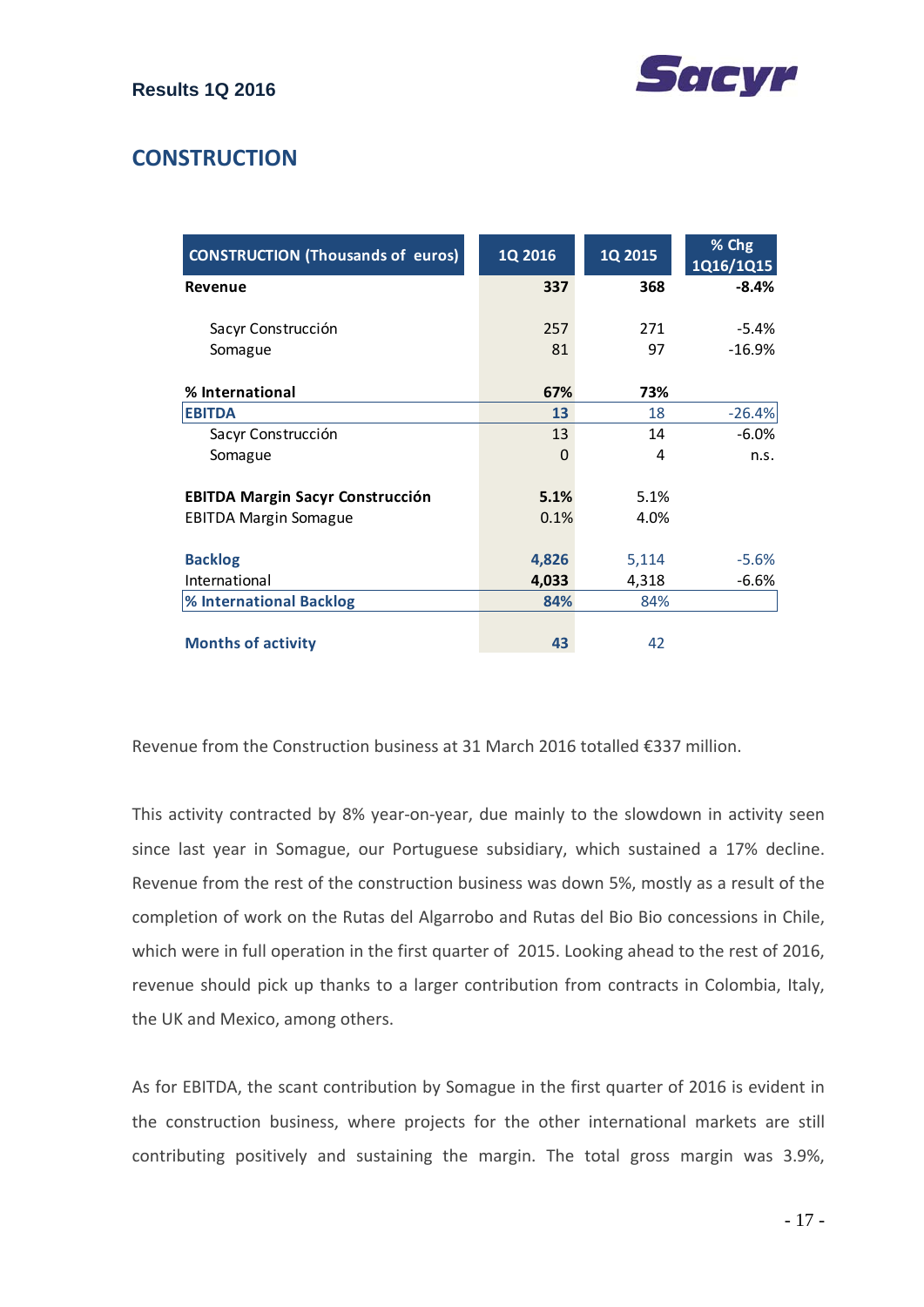

unchanged from year-end 2015, thanks to the 5.1% commanded by contracts not belonging to Somague.

The construction backlog stood at €4,826 million at 31 March 2016, covering 43 months of operations at current turnover rates. The international construction backlog represents 84% of the total backlog.

Construction contracts secured in the first quarter of 2016 included the contract for special installations at the "Kinaxixi 2" commercial and business complex in Luanda (Angola) for €118 million, the construction of an industrial warehouse in Rivas Vaciamadrid (Spain) for €16 million, the contract for the enlargement and remodelling of the National Bank of Angola for €7 million and the construction of the "Canto da Maia" school in the Azores for €5 million.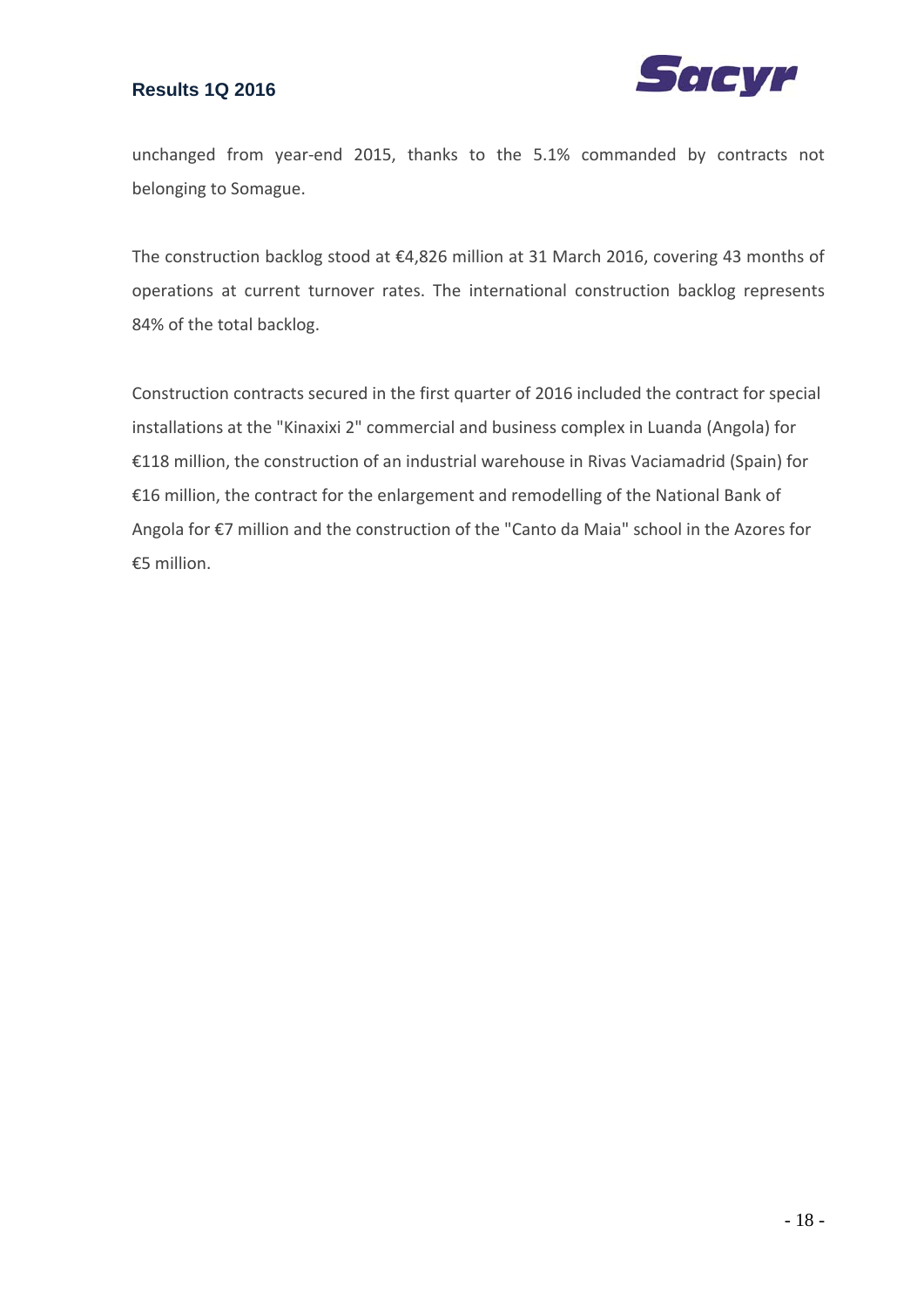

# **SACYR CONCESIONES**

| <b>CONCESSIONS (Thousands of euros)</b> | <b>1Q 2016</b> | <b>1Q 2015</b> | $%$ Chg.<br>1Q16/1Q15 | $%$ Chg. $*$<br>1Q16/1Q15 |
|-----------------------------------------|----------------|----------------|-----------------------|---------------------------|
| Revenue                                 | 132,000        | 132,697        | $-1%$                 | 3%                        |
| Revenue from construction               | 61,352         | 69,333         | $-12%$                | $-12%$                    |
| <b>Revenue from concessions</b>         | 70,648         | 63,364         | 11%                   | 20%                       |
| <b>EBITDA</b>                           | 46,876         | 44,001         | 7%                    | 15%                       |
| <b>EBITDA Margin</b>                    | 66.4%          | 69.4%          |                       |                           |
| <b>INET PROFIT</b>                      | 17.173         | (1,736)        |                       |                           |

\*Compa rable va ria tion. Not inclincluded the last disposals (Hos pi tal Braga and Vila Franca de Xi ra )

Sacyr Concesiones' revenue stood at €132 million at 31 March 2016. This figure is not comparable with 1Q15 due to the change in consolidation scope arising from the sale of the Braga and Vila Franca de Xira hospitals (Portugal), which were then fully consolidated and contributed €4 million to revenue and €3 million to EBITDA. Like for like (i.e. same consolidation scope), revenue rose 3%.

Of total revenue, €71 million was concession revenue, which rose by 11% from €63 million in the first quarter last year (or 20% excluding the impact of the sale of the hospitals explained above).

The remaining €61 million corresponded to construction revenue. This marked a 12% yearon‐year decrease from the first quarter of 2015 owing mainly to the degree of progress on construction of our concessions in Chile and Peru.

Growth in concession revenue was driven by:

- **The upturn in traffic on the Spanish concessions in operation (+7%).**
- The start of operation of the Rutas del Desierto motorway in Chile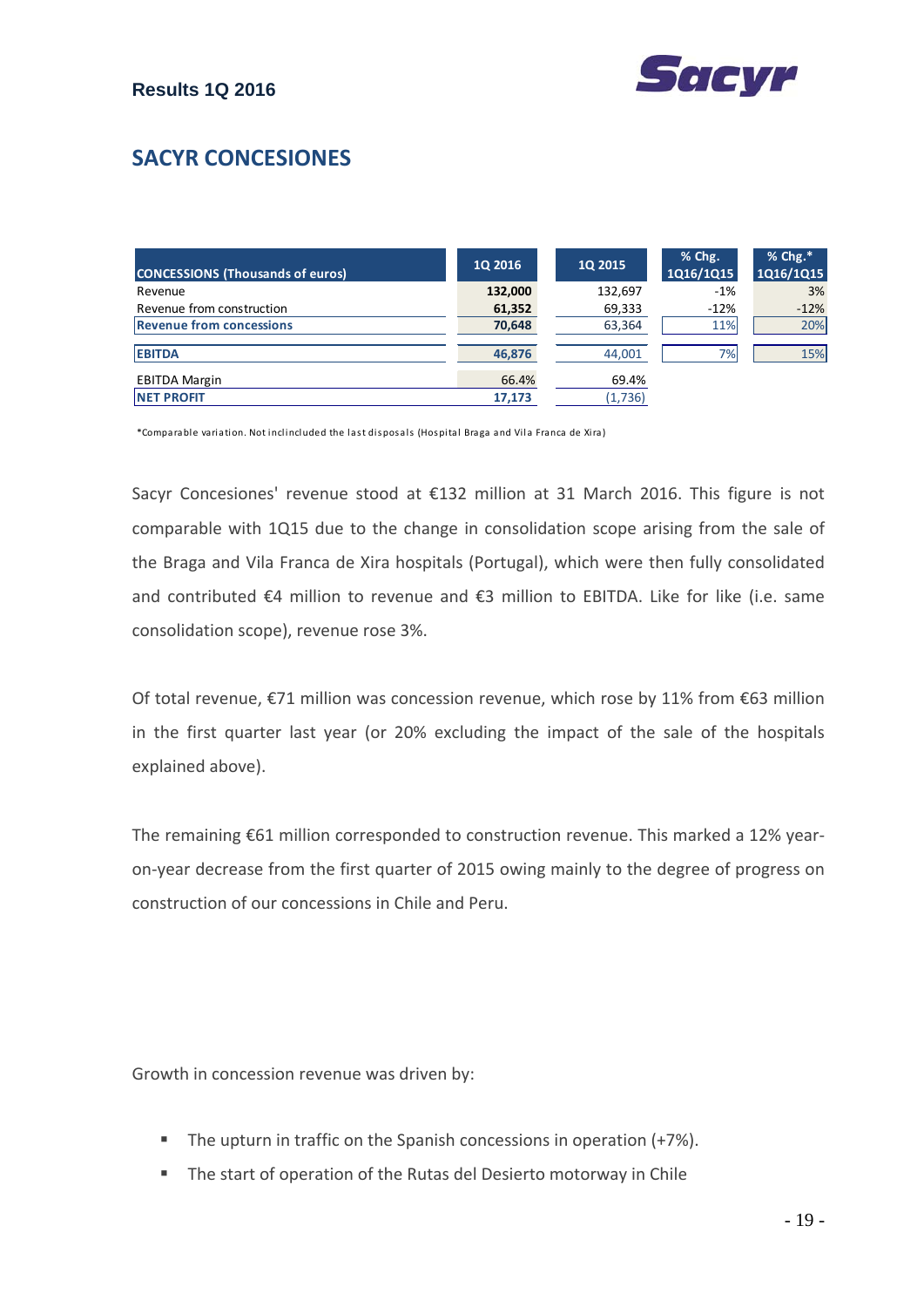

 The contrbution to revenue by the Rutas del Algarrobo, Hospital de Antofagasta and Valles del Desierto (Chile) and Pasto‐ Rumichaca (Colombia) concessions.

|                                                    | <b>REVENUE</b> |         |                   |
|----------------------------------------------------|----------------|---------|-------------------|
| (€ Thousands)                                      | 1Q 2016        | 1Q 2015 | Chg. (%)          |
| AUTOVÍA DEL TURIA                                  | 2,919          | 2,776   | 5.1%              |
| AUTOVÍA NOROESTE C.A.R.M.                          | 1,890          | 1,956   | $-3.4%$           |
| <b>VIASTUR</b>                                     | 1,694          | 1,660   | 2.0%              |
| PALMA MANACOR                                      | 2,163          | 2,004   | 8.0%              |
| AUTOVÍA DEL BARBANZA                               | 3,876          | 3,717   | 4.3%              |
| AUTOVÍA DEL ERESMA                                 | 1,520          | 1,396   | 8.9%              |
| AUTOVÍA DEL ARLANZÓN                               | 6,909          | 6,250   | 10.6%             |
| INTERCAMBIADOR DE MONCLOA                          | 2,957          | 3,234   | $-8.5%$           |
| INTERCAMBIADOR DE PLAZA ELÍPTICA                   | 1,588          | 1,603   | $-0.9%$           |
| AUTOPISTA DE GUADALMEDINA                          | 2,671          | 2,038   | 31.1%             |
| <b>HOSPITAL DE PARLA</b>                           | 4,004          | 3,292   | 21.6%             |
| HOSPITAL DE COSLADA<br><b>HOLDINGS</b>             | 3,429          | 3,442   | $-0.4%$<br>807.5% |
|                                                    | 1,651          | 182     |                   |
| <b>SPAIN</b>                                       | 37,272         | 33,550  | 11.1%             |
| <b>HOLDINGS</b>                                    | 170            | 173     | $-2.2%$           |
| <b>IRELAND</b>                                     | 170            | 173     | $-2.2%$           |
| <b>HOSPITAL BRAGA</b>                              | 0              | 2,270   | n.s.              |
| HOSPITAL DE VILA FRANCA                            | 0              | 2,355   | n.s.              |
| PARQUE DO NOVO HOSPITAL                            | 0              | 217     | n.s.              |
| <b>HOLDINGS</b>                                    | 348            | 20      | n.s.              |
| <b>ESCALA PARQUE</b>                               | 0              | 474     | n.s.              |
| <b>PORTUGAL</b>                                    | 348            | 5,337   | $-93.5%$          |
| <b>HOLDING</b>                                     | 275            | 1,231   | $-77.6%$          |
| RUTAS DEL DESIERTO - ACCESOS A IQUIQE              | 4,587          | 4,006   | 14.5%             |
| VALLES DEL BIO BIO - CONCEPCIÓN CABRERO            | 4,712          | 4,511   | 4.5%              |
| VALLES DEL DESIERTO - VALLENAR CALDERA             | 5,443          | 4,615   | 17.9%             |
| RUTA DEL LIMARI - RUTA 43                          | 308            | 634     | $-51.5%$          |
| <b>HOSPITAL ANTOFAGASTA</b>                        | 2,403          | 1,021   | 135.2%            |
| RUTA DEL ALGARROBO - SERENA VALLENAR               | 6,478          | 4,631   | 39.9%             |
| <b>CHILE</b>                                       | 24,207         | 20,648  | 17.2%             |
| <b>CONVIAL SIERRA NORTE</b>                        | 3,479          | 3,656   | $-4.8%$           |
| <b>PERU</b>                                        | 3,479          | 3,656   | $-4.8%$           |
| MONTES DE MARÍA - PUERTA DE HIERRO - CRUZ DEL VIZO | 1.872          | 0       |                   |
| VIAL UNIÓN DEL SUR - PASTO RUMICHACA               | 3,301          | 0       |                   |
| <b>COLOMBIA</b>                                    | 5,173          | 0       | ÷.                |
| TOTAL WITHOUT CONSTRUCTION INCOME                  | 70,648         | 63,364  | 11.5%             |
| <b>CONSTRUCTION INCOME</b>                         | 61,352         | 69,333  | $-11.5%$          |
| <b>TOTAL</b>                                       | 132,000        | 132,697 | $-0.5%$           |

EBITDA amounted to €47 million. This represented a healthy 7% year‐on‐year increase (15% excluding the impact of the disposals of the Portuguese hospitals).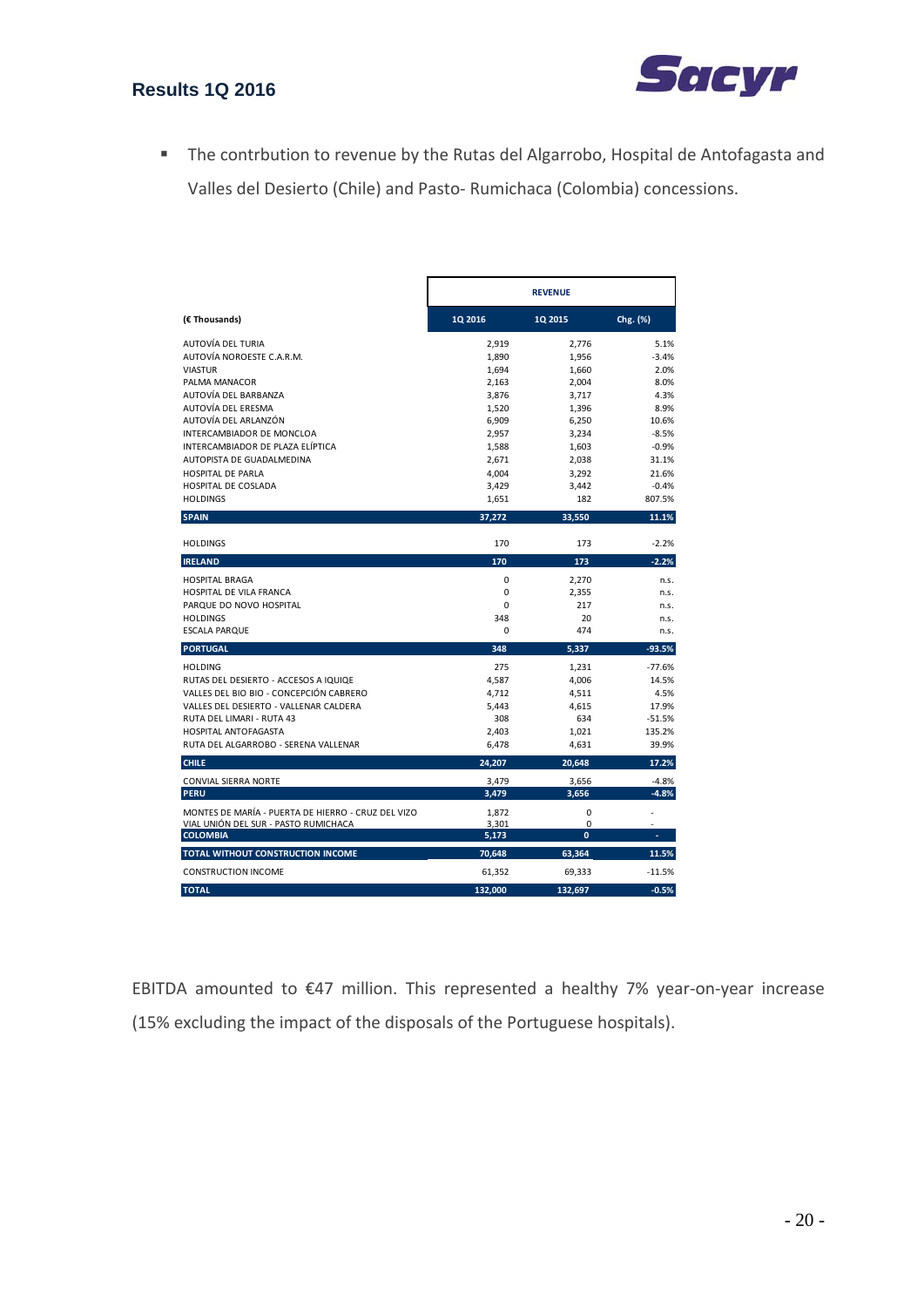

## **TREND IN TRAFFIC**

The positive trends in traffic of previous quarters consolidated in 1Q16, with average growth in our concessions in Spain of 7%. The following table presents traffic data:

|                                  |        | ACCUMULATED A DT |         |
|----------------------------------|--------|------------------|---------|
|                                  | Mar-16 | $Mar-15$         | Chg.    |
| <b>SHADOW TOLL HIGHWAY SPAIN</b> |        |                  |         |
| - AUTOVIA DEL NOROESTE           | 11,342 | 10,866           | 4.4%    |
| - Ma-15 PALMA-MA NA COR          | 19,942 | 18,603           | 7.2%    |
| - AS-II OVIEDO-GIJÓN (VIASTUR)   | 22,210 | 21,883           | 1.5%    |
| - AUTURSA CV-35                  | 36,321 | 35,050           | 3.6%    |
| - ERESMA                         | 7,060  | 6,532            | 8.1%    |
| - BARBANZA                       | 11,570 | 11,426           | 1.3%    |
| - ARLANZÓN                       | 17,825 | 16,015           | 11.3%   |
| <b>TOLL HIGHWAY SPAIN</b>        |        |                  |         |
| - AP-46 MÁLAGA - LAS PEDRIZAS    | 9,857  | 8,056            | 22.4%   |
| TOLL HIGH WAY OTHER COUNTRIES    |        |                  |         |
| - N6 GA LWAY-BA LLINA SLOE       | 9,820  | 8,951            | 9.7%    |
| - VALLES DEL DESIERTO            | 5,809  | 5,842            | $-0.6%$ |
| - R-1 RUTAS DEL DESIERTO         | 6,556  | 6,742            | $-2.7%$ |
| - R-16 RUTAS DEL DESIERTO        | 7,340  | $\mathbf 0$      | ٠       |
| - RUTAS DEL ALGARROBO            | 5,088  | 0                | ٠       |

Noteworthy is the 22% increase in traffic on the Malaga ‐ Las Pedrizas motorway.

International activities accounted for 58% of backlog in 1Q16, up from 43% in the same period last year.

## **DISPOSALS**

As part of Sacyr Concesiones' policy of rotating mature assets in order to invest in new development projects, the company disposed of three concession assets in Portugal in the first quarter of 2016 with the sale of 98% of HC‐Hospitais Concesionados, which holds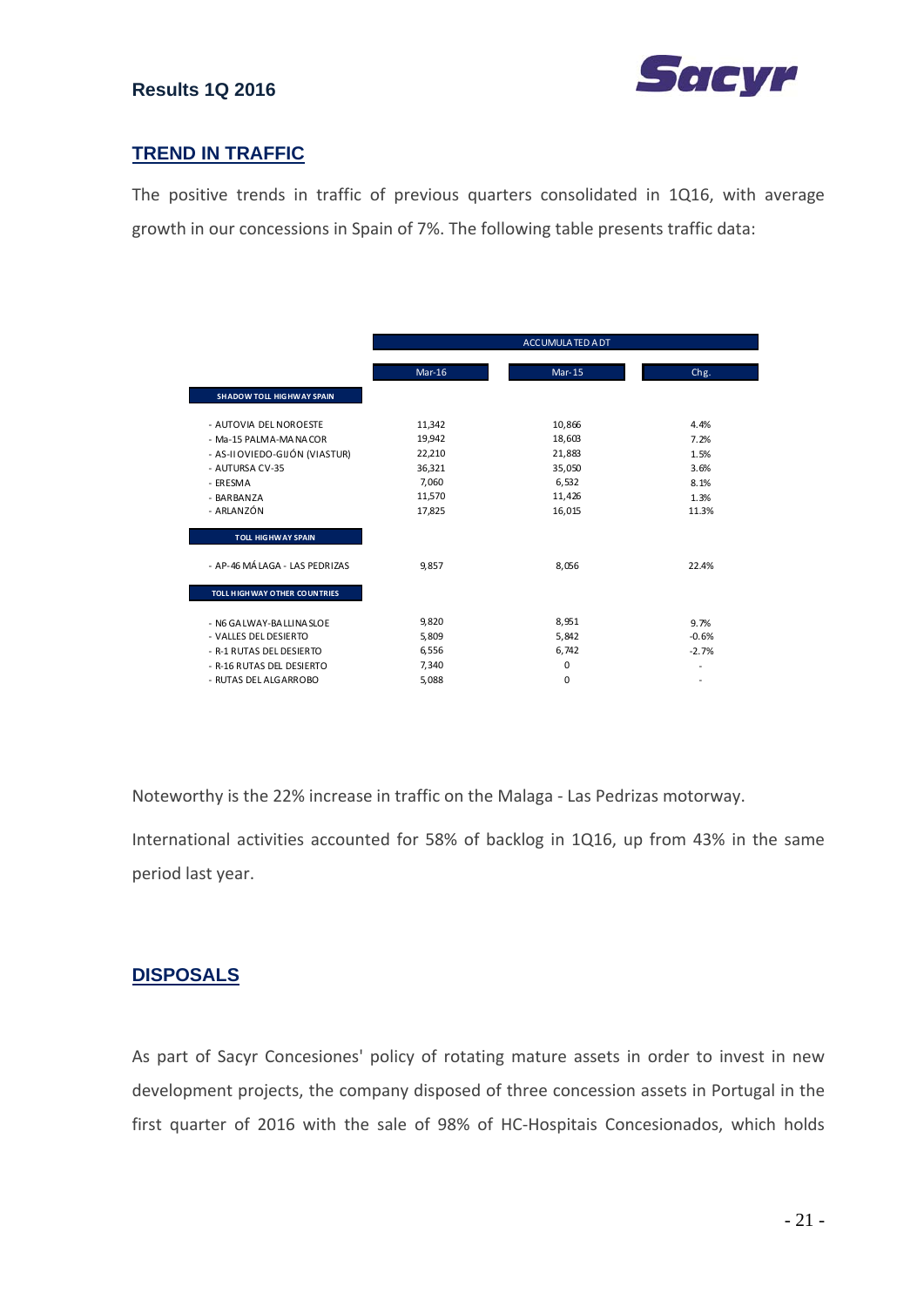

interests in the concession of three hospitals in Portugal (51% of Braga and Vila Franca de Xira and 40% of Isla Terceira in the Azores Islands) to the Aberdeen infrastructures fund.

The total value of the transaction was €113 million, including associated debt. Sacyr Concesiones has retained a 2% interest in HC‐Hospitais Concesionados and will continue to provide hospital centre management services.

The deal generated an attractive return on equity invested, above the average multiples achieved in recent transactions.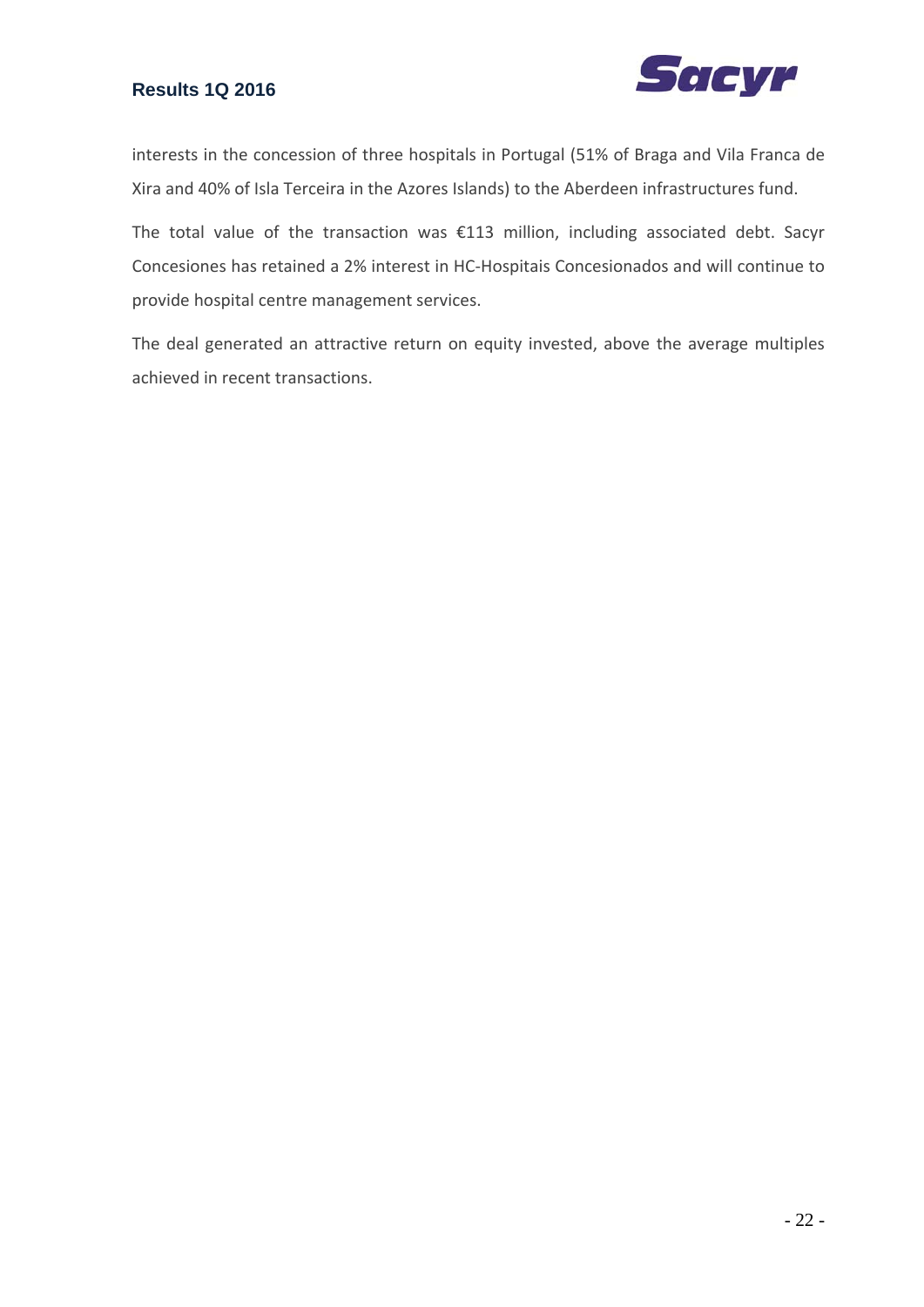

## **VALORIZA**

Revenue at Valoriza amounted to €188 million at 31 March 2016, 7% higher year‐on‐year. Growth of the Services area was fuelled by the Multiservices and Environment businesses (13% and 5%, respectively) thanks to the contribution by major contracts in the portfolio, especially related to environmental services, infrastructure conservation and dependency services.

| <b>VALORIZA (Thousands of Euros)</b> | 1Q 2016 | 1Q 2015 | % Chg.<br>1Q16/1Q15 |
|--------------------------------------|---------|---------|---------------------|
| <b>REVENUE</b>                       | 187,585 | 175,533 | 7%                  |
| Environment                          | 77,583  | 73,811  | 5%                  |
| <b>Multi-Services</b>                | 80,670  | 71,300  | 13%                 |
| Water                                | 28,659  | 29,749  | -4%                 |
| <b>Central</b>                       | 673     | 673     | 0%                  |
| <b>EBITDA</b>                        | 14,254  | 14,574  | $-2%$               |
| Environment                          | 10,430  | 9,613   | 8%                  |
| <b>Multi-Services</b>                | 2,527   | 2,191   | 15%                 |
| Water                                | 1,787   | 1,776   | 1%                  |
| Central                              | (491)   | 994     | $-149%$             |
| <b>EBITDA Margin</b>                 | 7.6%    |         |                     |

The slight contraction in Water business revenue was due mainly to delivery of the Ashod desalination plant in Israel. This activity should expand in coming quarters as the recently‐ awarded desalination plant contract in Sohar (Oman) begins to contribute revenue.

EBITDA amounted to €14 million in the first quarter of 2016, leaving an EBITDA margin of 7.6%. Trends were positive in Valoriza's three business lines, with increases of 15% in Multiservices, 8% in Environment and 1% in Water. All areas of the services businesses showed wider margins, although the greater impact of overhead costs of the plant in the period caused total EBITDA to decrease by 2%.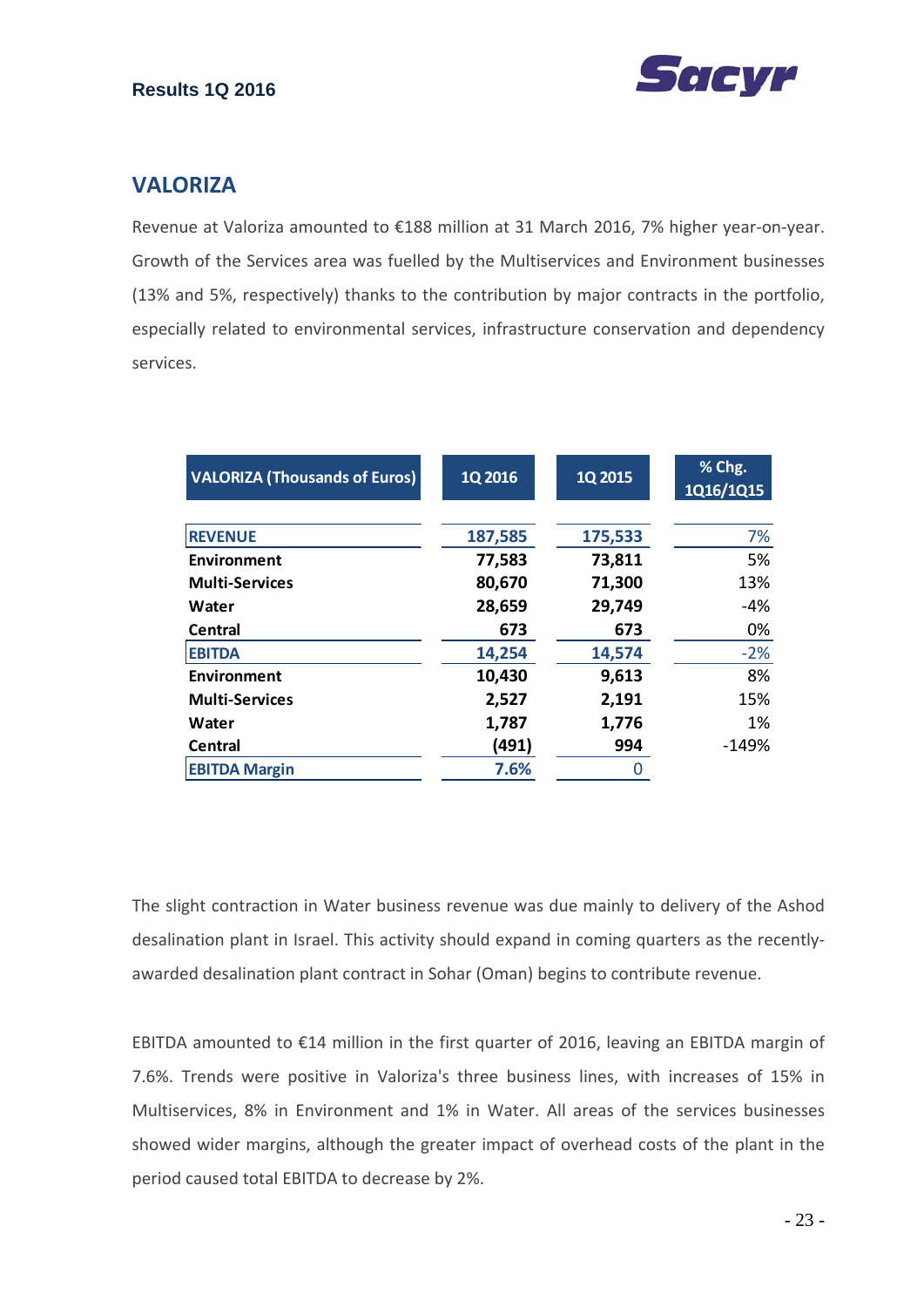

## **CONTRACTING AND BACKLOG**

Valoriza's backlog stood at €6,183 million, of which 32% is accounted for by international business. Valoriza remains firmly committed to tendering activity in all its business areas both in Spain and abroad.

In the first quarter of 2016, Valoriza Agua began operating in Oman, a new market for the group, by wining the contract to design, build, operate and maintain a seawater desalination plant in Sohar, on the Batinah coast, for US\$1,200 million (approx. €1,050 million). This seawater desalination plant, which will produces 250,000m<sup>3</sup> of fresh water a day, marks of the largest investments ever in this kind of plant in Oman. Only part of the construction contract, €172 million, was included in Valoriza's backlog at the end of the first quarter.

In Spain, Valoriza remains firmly committed to tendering activity. Among other contracts, Valoriza Servicios Medioambientales won a 10‐year solid urban waste collection and transport, street and beach cleaning contract worth €68 million in Ibiza, Valoriza Servicios a la Dependencia a 2‐year home care services contract with the Barcelona Town Council (Gracia and El Ensanche districts) worth €29 million and Valoriza Facilities 2‐year building and facilities cleaning services contracts for the Elche, Alcoy and Requena hospital and health care centres worth €15 million.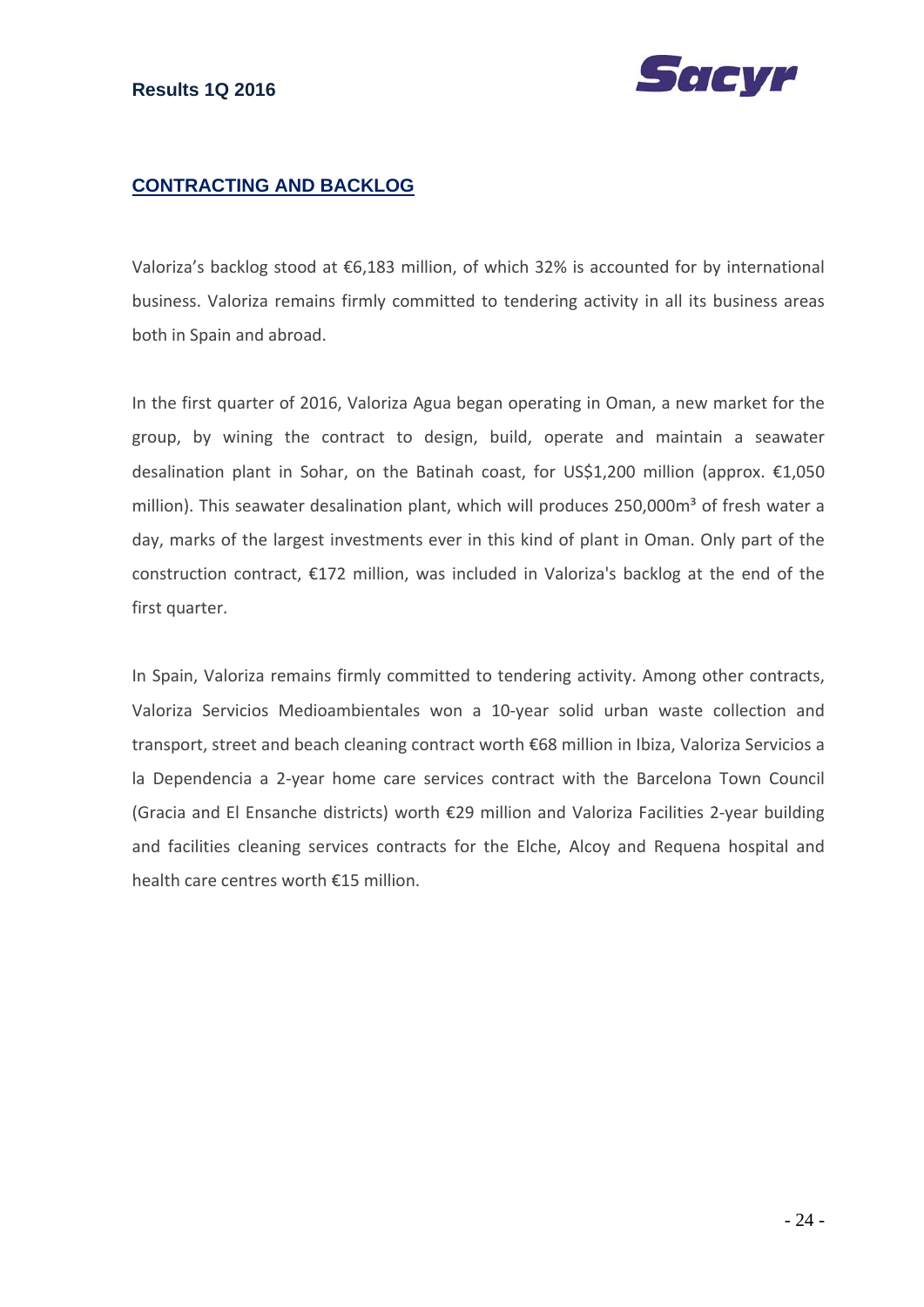



## **INDUSTRIAL**

| <b>INDUSTRIAL (Thousands of Euros)</b> | 1Q 2016 | 1Q 2015 | % Chg.<br>16/15 |
|----------------------------------------|---------|---------|-----------------|
| <b>Revenue</b>                         | 86,261  | 52,777  | 63%             |
| -Oil and gas                           | 53,324  | 12,016  |                 |
| -Electricity grid                      | 6,320   | 3,515   |                 |
| -Enviroment and mining                 | 2,444   | 103     |                 |
| -Generation                            | 23,658  | 37,075  |                 |
| -Central                               | 515     | 68      |                 |
| <b>EBITDA</b>                          | 6,877   | 4,387   | 57%             |
| <b>EBITDA Margin</b>                   | 8.0%    | 8.3%    |                 |
| <b>BACKLOG</b>                         | 2,488   | 2,578   | $-3%$           |
| - National                             | 2,090   | 2,136   | $-2%$           |
| - International                        | 398     | 442     | $-10%$          |

Sacyr Industrial's revenue increased by 63% year-on-year in the first quarter to €86 million from €53 million last year. Noteworthy was the higher revenue from EPC contracts, which amounted to €63 million (compared to €19 million in the first quarter of 2015) and represented 73% of revenue. Included are the EPC contracts for the refinery in Pampilla (Peru), the regasification plant in Cartagena (Colombia), the cement plant in Oruro (Bolivia) and the electricity infrastructure projects (Mexico, Peru and Panama), as Sacyr Nervión and Sacyr Fluor.

Power plants contributed €23 million to revenue. The increase compared to the first quarter of 2015 was driven by the drop in the pool price caused by weather conditions, which favoured wind and hydro generation. The average electricity pool price in the first quarter of 2016 was €30.6/MWh, well below last year's average (€45.8/MWh). The trend in demand this year was shaped by warmer temperatures in January and February, which resulted in a 1.6% drop in demand even though the period included one more day.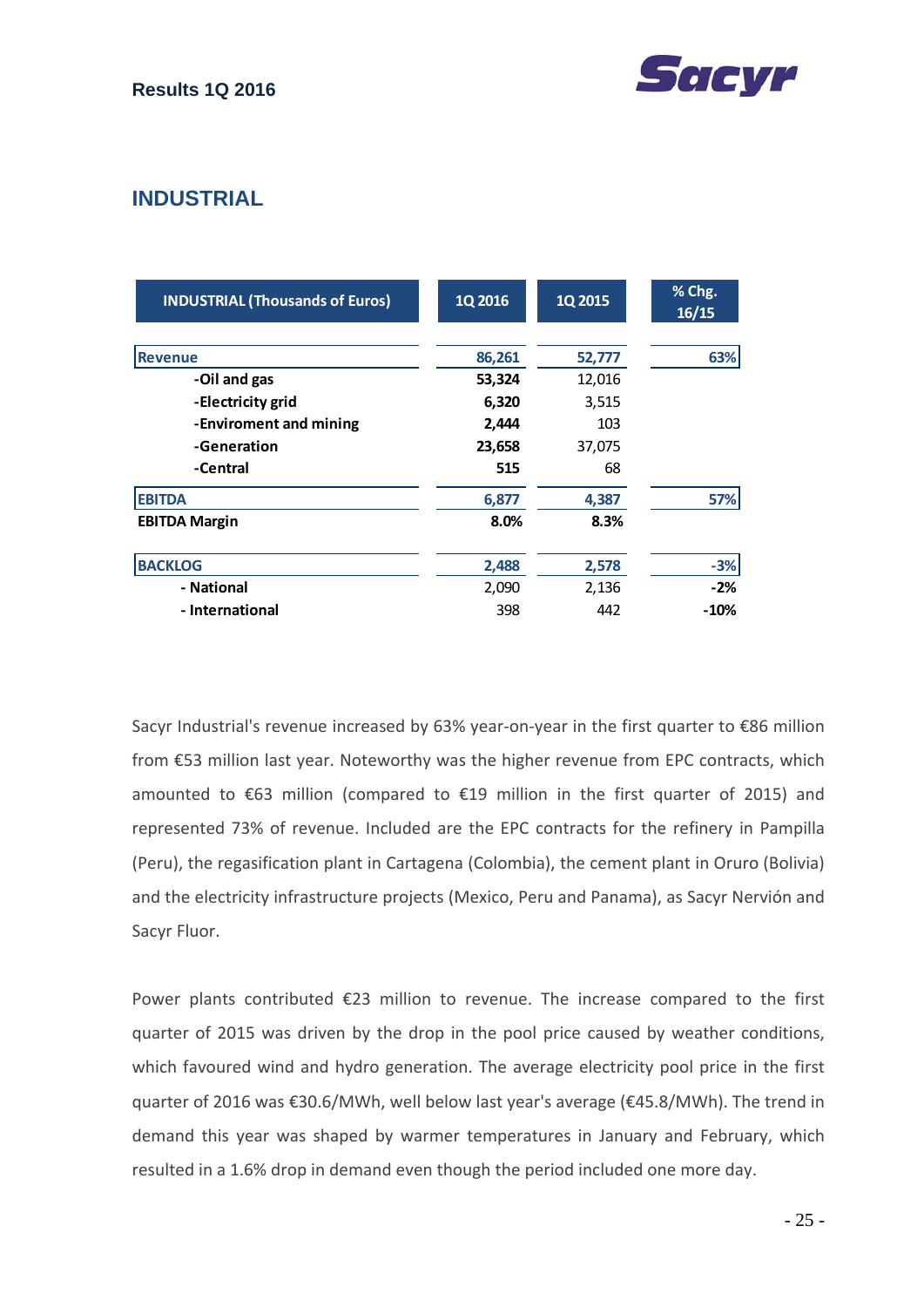

Higher revenue, coupled with a 57% increase in EBITDA, to €7 million, left an operating margin of 8%.

In the April this year, Sacyr Industrial won the main contract for the enlargement of the Chimborazo cement plant in Riobamba (Ecuador) for UCEM (Unión Cementera Nacional). Worth €150 million, this EPC marks Sacry's entry into a new market. The contract includes the design, construction, assembly and start‐up of the new clinker line, which will have a capacity of 2,600 tonnes per day.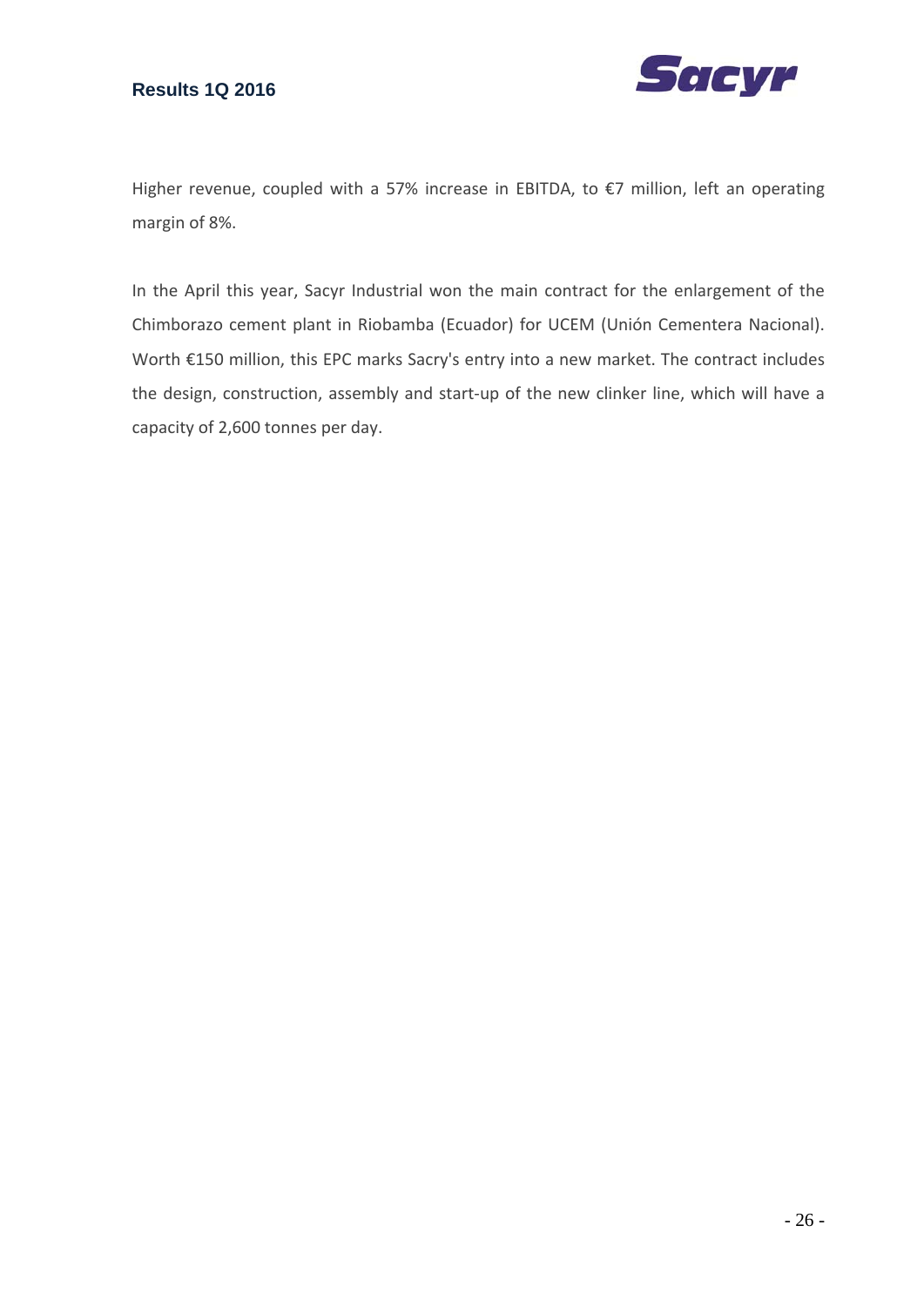

## **STOCK MARKET PERFORMANCE**

|                                                        | <b>MARCH</b> |           | % Chg     |  |
|--------------------------------------------------------|--------------|-----------|-----------|--|
| <b>SACYR</b>                                           | 2016         | 2015      | 16/15     |  |
| Market Price at closing (euros per share)              | 1.70         | 3.91      | $-56.60%$ |  |
| High share price                                       | 1.95         | 4.19      | $-53.53%$ |  |
| Low share price                                        | 1.26         | 2.89      | $-56.30%$ |  |
| Market Capitalization at closing (Thousands of euros)* | 878,080      | 2,023,155 | $-56.60%$ |  |
| Average Trading Volume (Thousands of euros)            | 738,714      | 1,936,348 | $-61.85%$ |  |
| Average Daily Trading Volume (Number of shares)        | 7,498,856    | 8,378,976 | $-10.50%$ |  |
| Liquidity (%)                                          | 100          | 100       |           |  |
| Number of shares (Thousands)                           | 517,431      | 502,212   | 3.03%     |  |
| <b>Share Nominal Value</b>                             | 1 EURO       | 1 EURO    |           |  |

\*Adjusted in 2015 pursuant to capital increase in July 2015 consisting of issue of bonus shares at a proportion 1 new share for 33 previously issued shares.